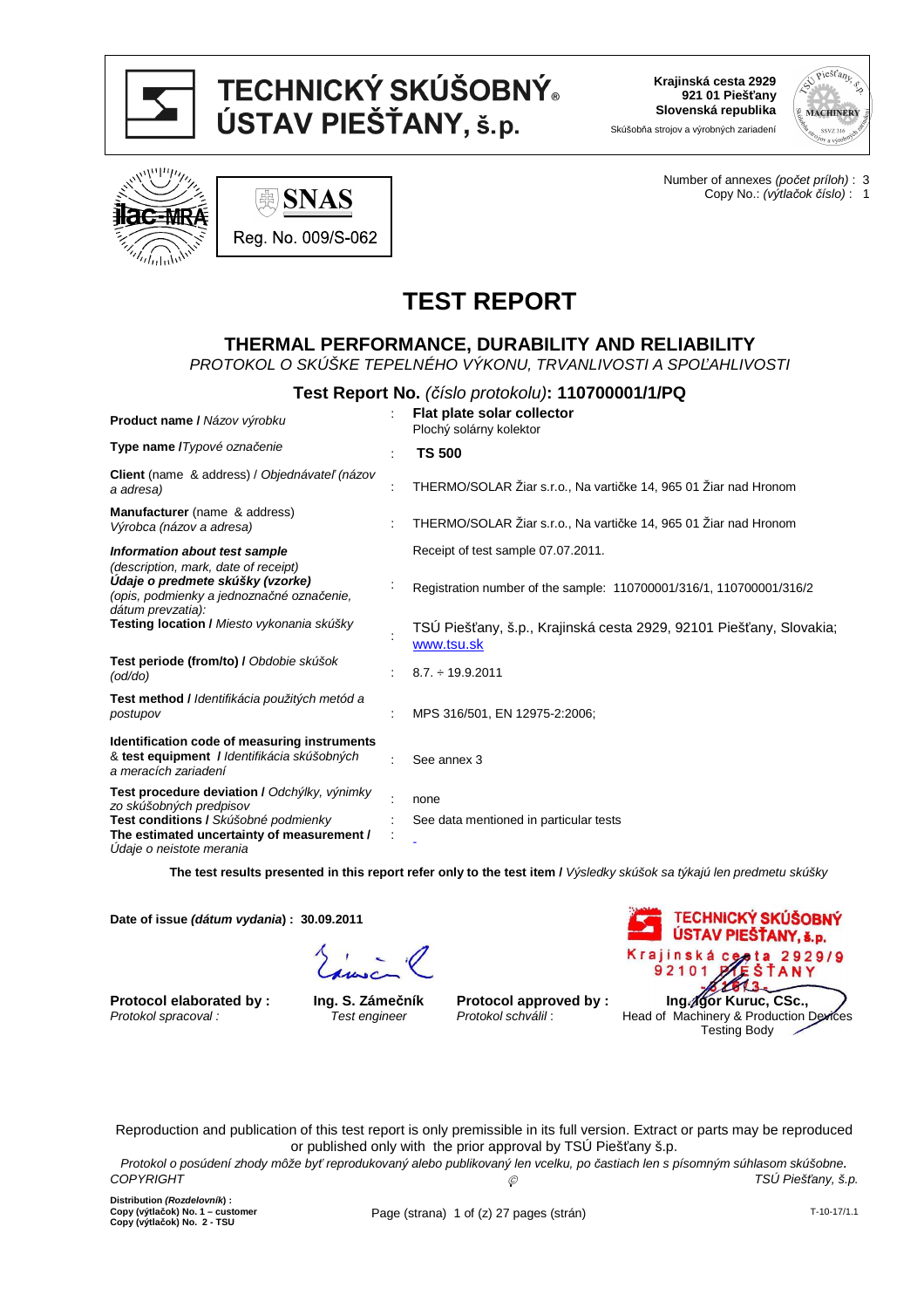# **Content:**

 $Obsah$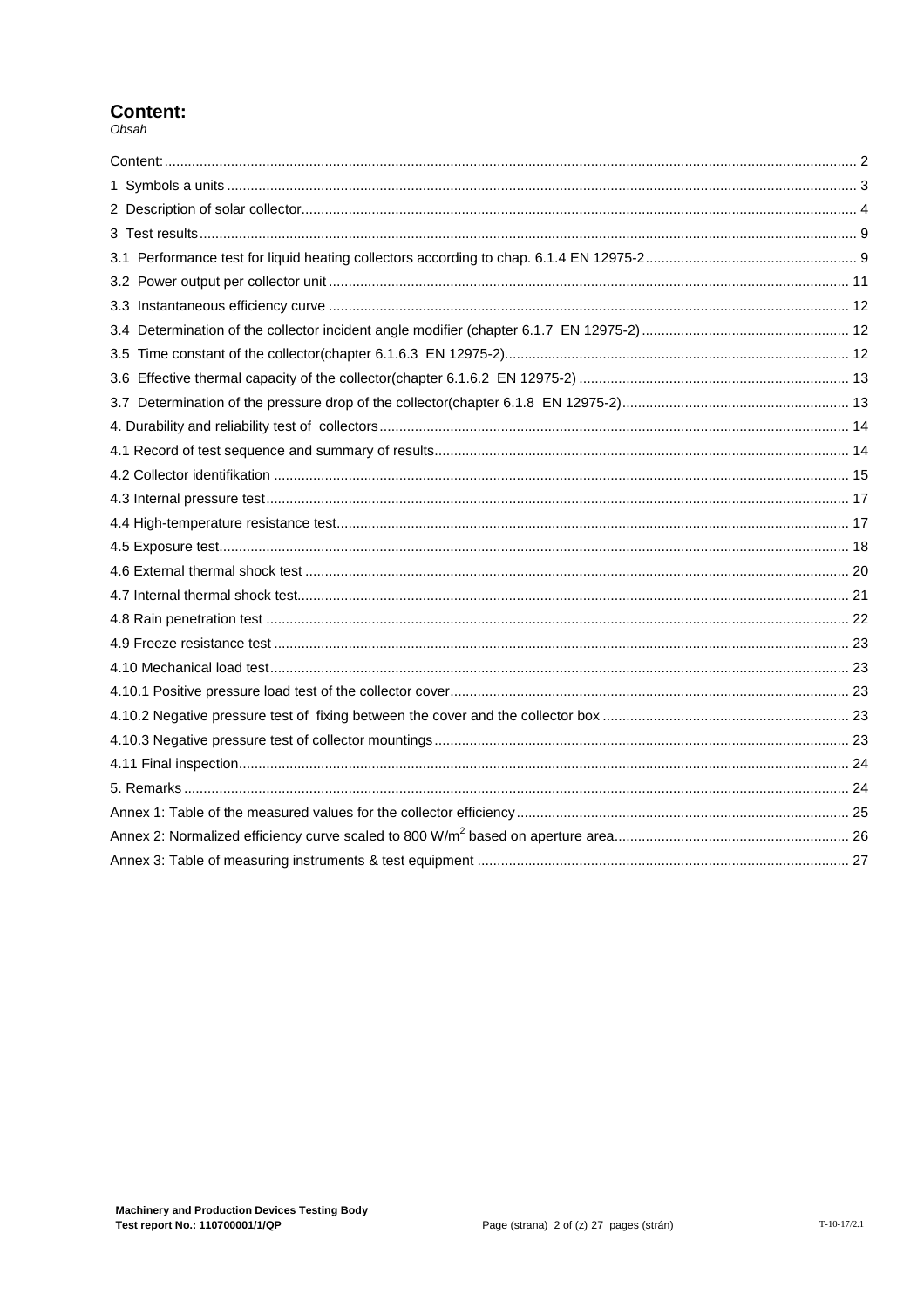# **1 Symbols a units**

1 Symboly a jednotky

| Aa                                           |                          | Aperture area of collector / plocha apertúry kolektoru                                                                                                                                                     | m <sup>2</sup>        |
|----------------------------------------------|--------------------------|------------------------------------------------------------------------------------------------------------------------------------------------------------------------------------------------------------|-----------------------|
| A <sub>A</sub>                               | -                        | Absorber area of collector / plocha absorbéru kolektoru                                                                                                                                                    | m <sup>2</sup>        |
| Ag                                           |                          | Gross area of collector / hrubá (obrysová) plocha kolektoru                                                                                                                                                | m <sup>2</sup>        |
| a <sub>1</sub>                               | -                        | Heat loss coefficient / súčiniteľ tepelných strát                                                                                                                                                          | $Wm^{-2} K^{-1}$      |
| a <sub>2</sub>                               |                          | Temperature dependence of heat loss coefficient / teplotne závislý koeficient                                                                                                                              | $Wm^{-2} K^{-2}$      |
| С                                            | -                        | Effective thermal capacity of collector / účinna tepelná kapacita kolektoru                                                                                                                                | $J.K^{-1}$            |
| Ci                                           | ۰                        | Specific thermal capacity of collector components / merná tepelná kapacita komponentov                                                                                                                     | $J.kg^{-1}K^{-1}$     |
| Сf                                           | -                        | Specific thermal capacity of heat transfer fluid / merná tepelná kapacita teplonosnej látky                                                                                                                | $J.kg^{-1}K^{-1}$     |
| $\mathsf{G}^*$                               | -                        | Global solar irradiance / globálne solárne ožiarenie                                                                                                                                                       | W/m <sup>2</sup>      |
| G                                            |                          | Hemispherical solar irradiance / hemisférické solárne ožiarenie                                                                                                                                            | W/m <sup>2</sup>      |
| $G_d$                                        |                          | Diffuse solar irradiance / difúzne solárne ožiarenie                                                                                                                                                       | W/m <sup>2</sup>      |
| $G_b$                                        | -                        | Direct solar irradiance / priame solárne ožiarenie                                                                                                                                                         | W/m <sup>2</sup>      |
| H.                                           |                          | Global daily irradiation on collector plane / celkové denné ožiarenie plochy kolektora                                                                                                                     | MJ/m <sup>2</sup>     |
| $K_{\theta}(\theta)$                         |                          | Incidence angle modifier of the hemispherical solar irradiance / modifikátor úhlu dopadu pre<br>hemisférické ožiarenie                                                                                     |                       |
| m                                            |                          | Mass flowrate of heat transfer fluid / hmotnostný prietok teplonosnej látky                                                                                                                                | kg/s                  |
| $m_i$                                        | $\overline{\phantom{a}}$ | Mass of collector components / hmotnosti komponentov kolektoru                                                                                                                                             | kg                    |
| pi                                           | ۰                        | Factor weighting of collector components / váhový súčiniteľ komponentov kolektoru                                                                                                                          |                       |
| Q                                            | -                        | Useful power extracted from collector / užitočný výkon získaný z kolektoru                                                                                                                                 | W                     |
| Pzul                                         |                          | Permited operation pressure / prípustný prevádzkový tlak                                                                                                                                                   | Pa                    |
| $t_a$                                        |                          | Ambient or surrounding air temperature / teplota vonkajšieho alebo obklopujúceho vzduchu                                                                                                                   | $^{\circ}C$           |
| t <sub>in</sub>                              |                          | Collector in let temperature / teplota média na vstupe do kolektora                                                                                                                                        | °C                    |
| $t_{e}$                                      |                          | Collector outlet temperature / teplota média na výstupe z kolektoru                                                                                                                                        | °C                    |
| tm                                           |                          | Mean temperature of heat transfer fluid / stredná teplota teplonosnej látky                                                                                                                                | °C                    |
| $t_{\rm stg}$                                |                          | Stagnation temperature / stagnačná teplota                                                                                                                                                                 | $^{\circ}C$           |
| $\textsf{T}^\ast_{\phantom{\ast}\mathsf{m}}$ |                          | Reduced temperature difference $(=t_m-t_a/G)$ / redukovaný teplotný rozdiel $(=t_m-t_a/G)$                                                                                                                 | $m2$ KW <sup>-1</sup> |
| u                                            |                          | Surrounding air speed / rýchlosť vonkajšieho vzduchu                                                                                                                                                       | $m.s^{-1}$            |
| $\Delta p$                                   |                          | Pressure diference between fluid inlet and outlet / tlaková diferencia medzi vstupom a výstupom                                                                                                            | Pa                    |
| Δt                                           |                          | Time interval / časový interval                                                                                                                                                                            | s                     |
| ΔT                                           |                          | Temperature difference between fluid outlet and inlet / teplotný rozdiel medzi vstupom a<br>výstupom                                                                                                       | K                     |
| α                                            |                          | Solar absorbtance / solárna pohltivosť                                                                                                                                                                     |                       |
| ε                                            |                          | Hemispherical emittance / hemisférická emisivita                                                                                                                                                           |                       |
| Θ                                            |                          | Angle of incidence / uhol dopadu                                                                                                                                                                           | degress               |
| η                                            |                          | collector efficiency, with reference $T_{m}^*$ / účinnosť kolektora vztiahnutá k $T_{m}^*$                                                                                                                 |                       |
| ηο                                           |                          | Zero-loss collector efficiency (nat T <sup>*</sup> m=0), reference T <sup>*</sup> m/ <i>účinnosť kolektora při nulových</i><br>stratách ( $\eta$ pri $\mathcal{T}_m = 0$ ), vztiahnuta k $\mathcal{T}_m^*$ |                       |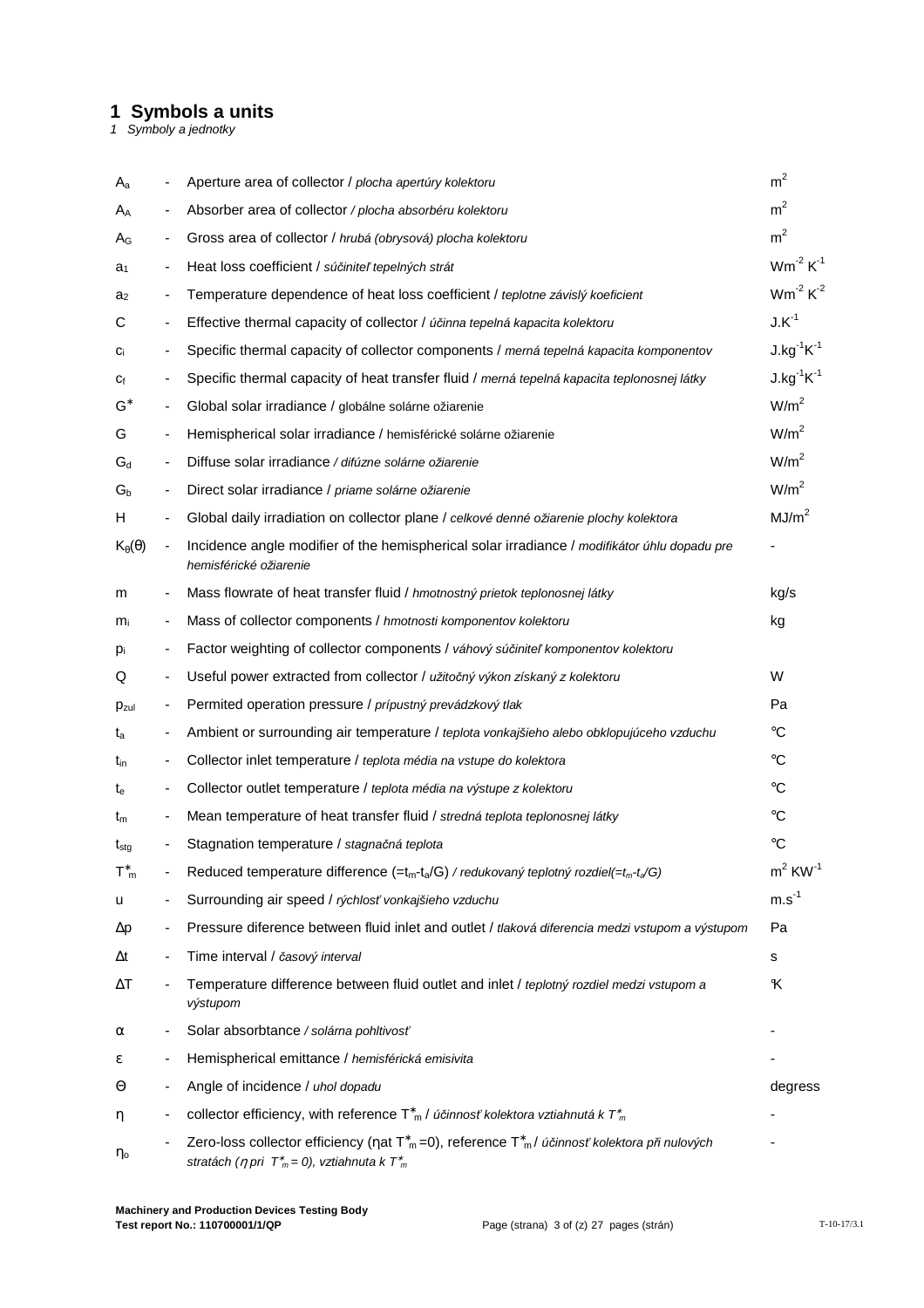# **2 Description of solar collector**

2 Popis slne*č*ného kolektoru

| <b>General information</b><br>Všeobecné informácie  |                                                                                      |
|-----------------------------------------------------|--------------------------------------------------------------------------------------|
| Manufacturer<br>Výrobca                             | THERMO/SOLAR Žiar s.r.o., Na vartičke 14, 965 01<br>Žiar nad Hronom, Slovak republic |
| Brand name of collector<br>Obchodný názov kolektoru | flat plate solar collector                                                           |
| Collector type<br>Typ kolektoru                     | TS 500                                                                               |
| Serial number<br>Výrobné číslo                      | 0591025157, 0591025158                                                               |
| Number of drawing:<br>Číslo výkresu                 | S <sub>1596</sub>                                                                    |
| Year of production<br>Rok výroby                    | 2011                                                                                 |

| Data about the collector<br>Udaje o kolektore                                                                                                                      |                |                      |
|--------------------------------------------------------------------------------------------------------------------------------------------------------------------|----------------|----------------------|
| Recommended flow range (kg.s <sup>-1</sup> )*<br>Doporučený prietok (kg.s <sup>-1</sup> )                                                                          |                | $0,0086 - 0,0286$    |
| Recommended operating pressure<br>$(kPa)^*$<br>Pracovný tlak (kPa)                                                                                                 |                | 450                  |
| Stagnation temperature at 1000 W/m <sup>2</sup><br>and 30°C ambient temperature (°C)**<br>Stagnačná teplota pri 1000W/m <sup>2</sup> a teplote<br>okolia 30°C (°C) |                | 196                  |
| Gross area $(m^2)^*$<br>Hrubá obrysová plocha $(m^2)$                                                                                                              |                | 2,53                 |
| Length (mm)*<br>Dĺžka (mm)                                                                                                                                         |                | 2009                 |
| Width (mm)*<br>Šírka (mm)                                                                                                                                          |                | 1259                 |
| Height (mm)*<br>Výška (mm)                                                                                                                                         |                | 74                   |
| Absorber area $(m^2)^*$<br>Plocha absorbéru $(m2)$                                                                                                                 |                | 2,26                 |
| Aperture area $(m^2)^*$<br>Plocha apertúry $(m2)$                                                                                                                  |                | 2,26                 |
| Weight empty (kg)*<br>Hmotnosť prázdneho stavu (kg)                                                                                                                |                | 44,6                 |
| Fluid content (I)*<br>Obsah kvapaliny (I)                                                                                                                          |                | 1,72                 |
| Heat transfer medium and ratio of<br>mixture, freezing point*<br>Teplonosná látka a zmiešavací pomer,                                                              |                | water glycol mixture |
| Alternative heat transfer medium and<br>ratio of mixture, freezing point*<br>Alternatívna teplonosná látka a zmiešavací<br>pomer                                   | $\ddot{\cdot}$ |                      |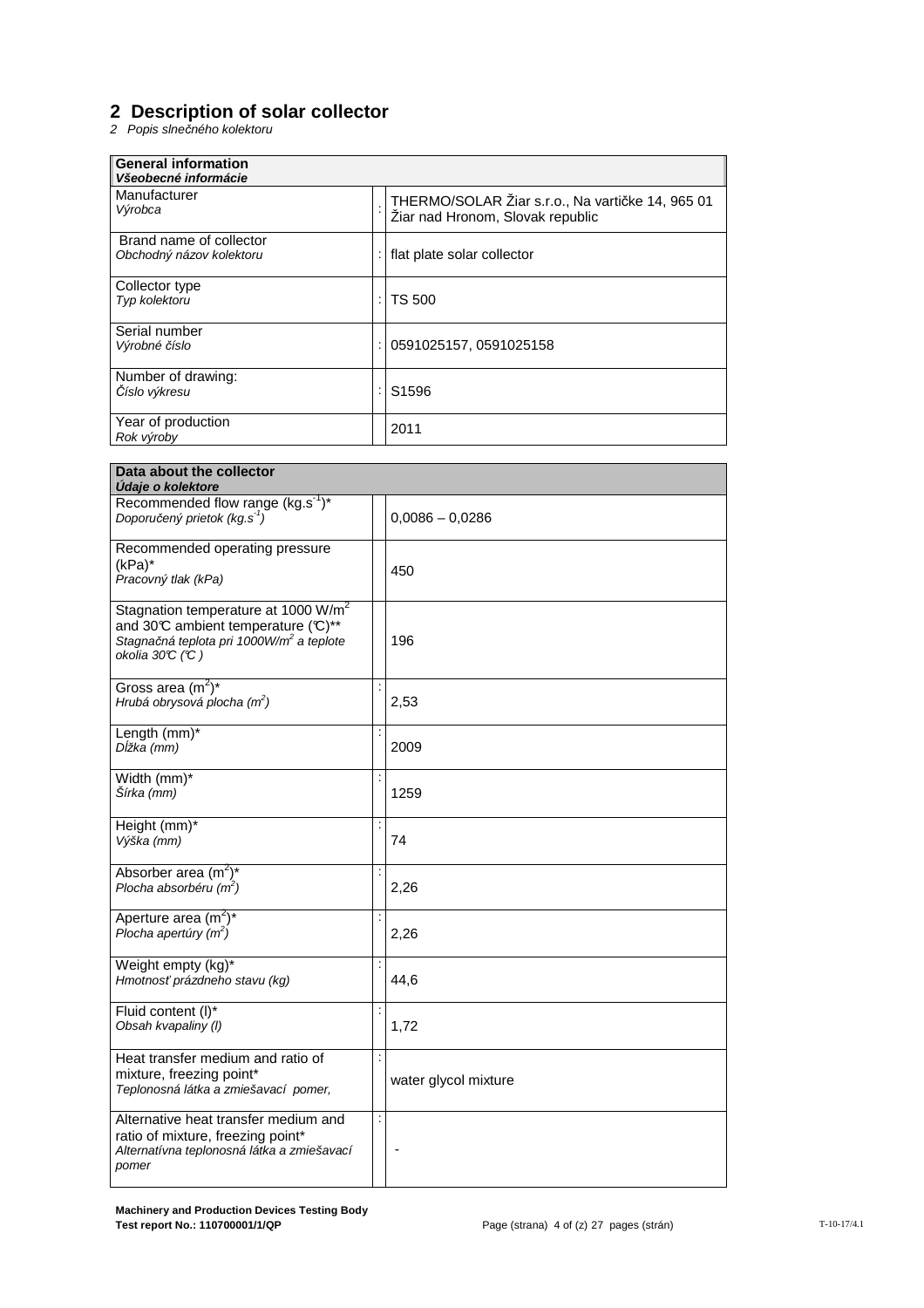| Specification of limitations for operation<br>Špecifikácia obmedzenia pri prevádzke                                                                                     |        |
|-------------------------------------------------------------------------------------------------------------------------------------------------------------------------|--------|
| Maximum operating temperature (°C)*<br>Najvyššia prevádzková teplota (°C)                                                                                               | 120    |
| Maximum operating pressure (kPa)*<br>Najvyšší prevádzkový tlak (kPa)                                                                                                    | 600    |
| Maximum volume flow rate (kg/s)*<br>Max. prietok                                                                                                                        | 0,0286 |
| Maximum tilt angle $(3^*)$<br>max. uhol sklonu kolektora                                                                                                                | 90     |
| Minimum tilt angle $(3^*)$<br>min, uhol sklonu kolektora                                                                                                                | 15     |
| Max. permissible positive pressure load<br>of wind and snow (kg/m <sup>2</sup> ) <sup>*</sup><br>max. dovolené pozitívne zaťaženie od snehu<br>a vetra                  | 230    |
| Max. permissible negative load of uplift<br>forces caused by the wind(kg/m <sup>2</sup> ) <sup>*</sup><br>max. dovolené negatívne zaťaženie od<br>vztlakových síl vetra | 250    |
| Other limitations<br>Iné obmedzenia                                                                                                                                     |        |

| <b>Collector fixation and mounting</b><br>Upevnenie a montáž kolektora |                                                                                                                            |
|------------------------------------------------------------------------|----------------------------------------------------------------------------------------------------------------------------|
| Orientation of mouting*<br>orientácia montáže                          | vertical                                                                                                                   |
| Collector mouting*<br>Miesto inštalácie                                | - inclined roof, on the roof<br>- inclined roof, integrated<br>- free mounting with an elevated track<br>- facade mounting |

| <b>Cover of collector</b><br>Kryt kolektoru                                         |   |                        |
|-------------------------------------------------------------------------------------|---|------------------------|
| Number of cover*<br>Počet krytov                                                    | ÷ | 1                      |
| Cover materials*<br>Material krytov                                                 |   | glass                  |
| Dimensions of the cover (mm)*<br>Rozmery krytu (mm)                                 |   | $4 - 1222 \times 1975$ |
| Identification of cover*<br>Označenie                                               |   | EN 12150-1             |
| Density(kg/m <sup>3</sup> ), weight(kg) <sup>*</sup><br>Hustota, hmotnosť           |   | 2450; 24,1             |
| Cover solar tramsmittance $\tau^*$<br>Priepustnosť slnečného žiarenia $\tau$ krytom |   | : $189 \pm 1$          |
| Structure of the cover(inner/outer)*<br>Konštrukcia krytu                           |   | clear                  |

**Machinery and Production Devices Testing Body Test report No.: 110700001/1/QP** Page (strana) 5 of (z) 27 pages (strán) T-10-17/5.1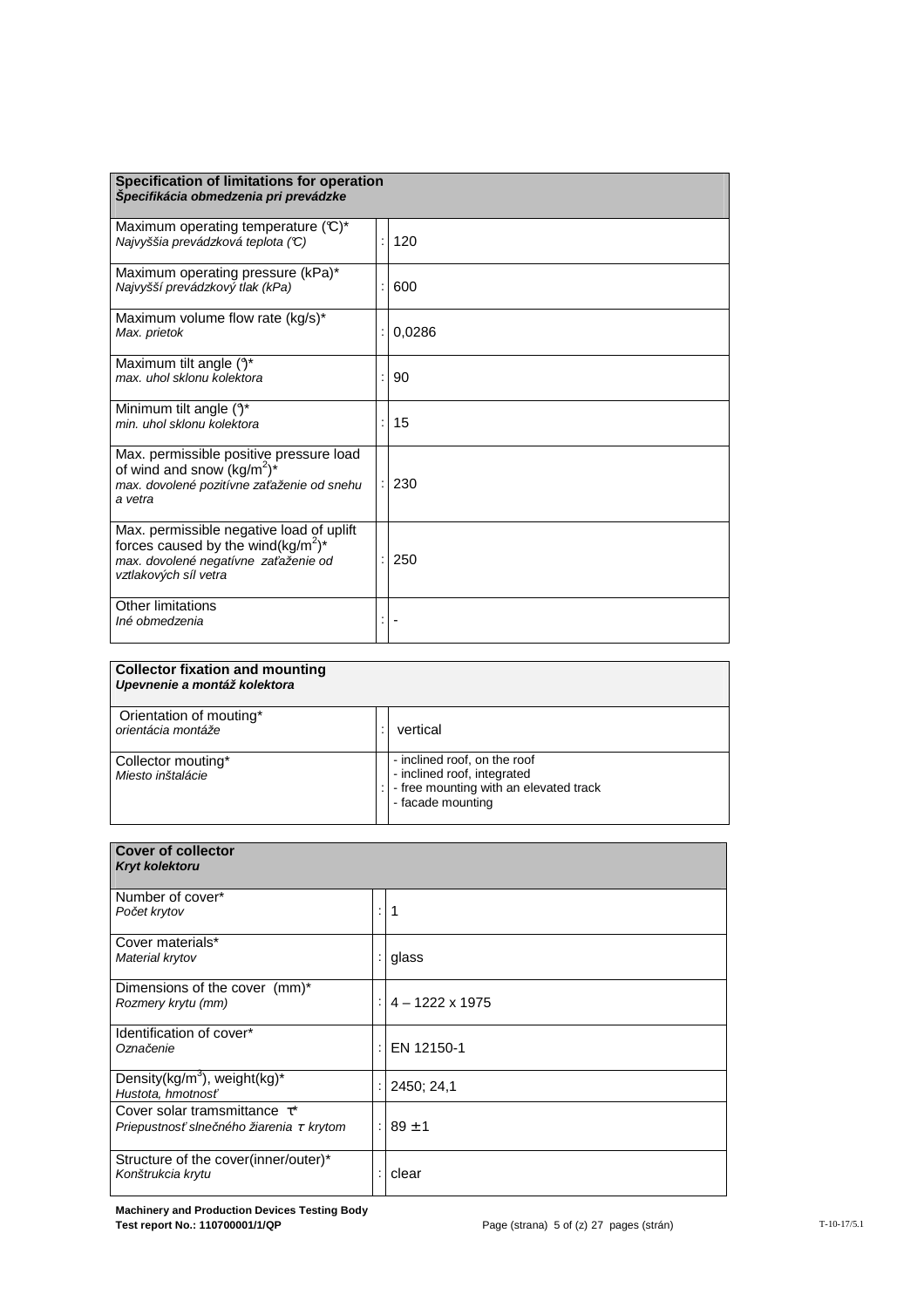| <b>Absorber</b><br>Absorbér                                                                                                                                                      |                                                 |
|----------------------------------------------------------------------------------------------------------------------------------------------------------------------------------|-------------------------------------------------|
| Material, density(kg/m <sup>3</sup> ), weight(kg), heat<br>capacity(J/(kg.K)*<br>Materiál, hustota, hmotnosť, tepelná kapacita                                                   | EN AW-5005[AL Mg1(B)]-H24/H34; 2700; 2,5; 921   |
| Construction type (if used)*<br>Konštrukčný typ                                                                                                                                  | flat                                            |
| Dimensions of the absorber (mm)*<br>Rozmery absorbéru (mm)                                                                                                                       | 1914 x 1182 x 0,4                               |
| Solar absorptance $\alpha^*$<br>Pohltivosť slnečného žiarenia α                                                                                                                  | 95                                              |
| Hemispherical emittance $\epsilon^*$<br>Hemisféricka emisivita<br>$\epsilon$                                                                                                     | 13                                              |
| Surface treatment and thickness of the<br>coating (mm)*<br>Úprava povrchu a hrúbka                                                                                               | $0,5 - 0,7$ µm                                  |
| Brand name of the coating and<br>manufacturer*<br>Označenie úpravy povrchu a výrobca                                                                                             | ALOx, THERMO/SOLAR Žiar nad Hronom s.r.o.       |
| Type of connection between absorber -<br>tube <sup>*</sup><br>Typ spojenia                                                                                                       | compression moulding                            |
| Type of hydraulic circuit*<br>typ hydraulického okruhu                                                                                                                           | meander                                         |
| Number of absorber tubes*<br>Počet rúrok absorbéra                                                                                                                               | 21                                              |
| dimensions of absorber tubes(mm),<br>material, density(kg/m <sup>3</sup> ), heat capacity<br>$(J/(kg.K)^*$<br>Rrozmery absorbčných rúrok, materiál,<br>hustota, tepelná kapacita | CU; $\varnothing$ 10,3 x 0,5 - 26400; 8930; 394 |
| Distance between absorber tubes (mm)*<br>Vzdialenosť medzi absorbčnými rúrkami                                                                                                   | 87                                              |
| Number of header tubes*<br>Počet zberných rúrok                                                                                                                                  | $\overline{c}$                                  |
| dimensions of the header tubes(mm),<br>material, density(kg/m <sup>3</sup> ), heat<br>capacity(J/(kg.K)*<br>Rrozmery zberných rúrok, materiál                                    | CU; Ø18 x 0,8 - 1258; 8930; 394                 |
| Number of connections*<br>Počet pripojení                                                                                                                                        | : 4                                             |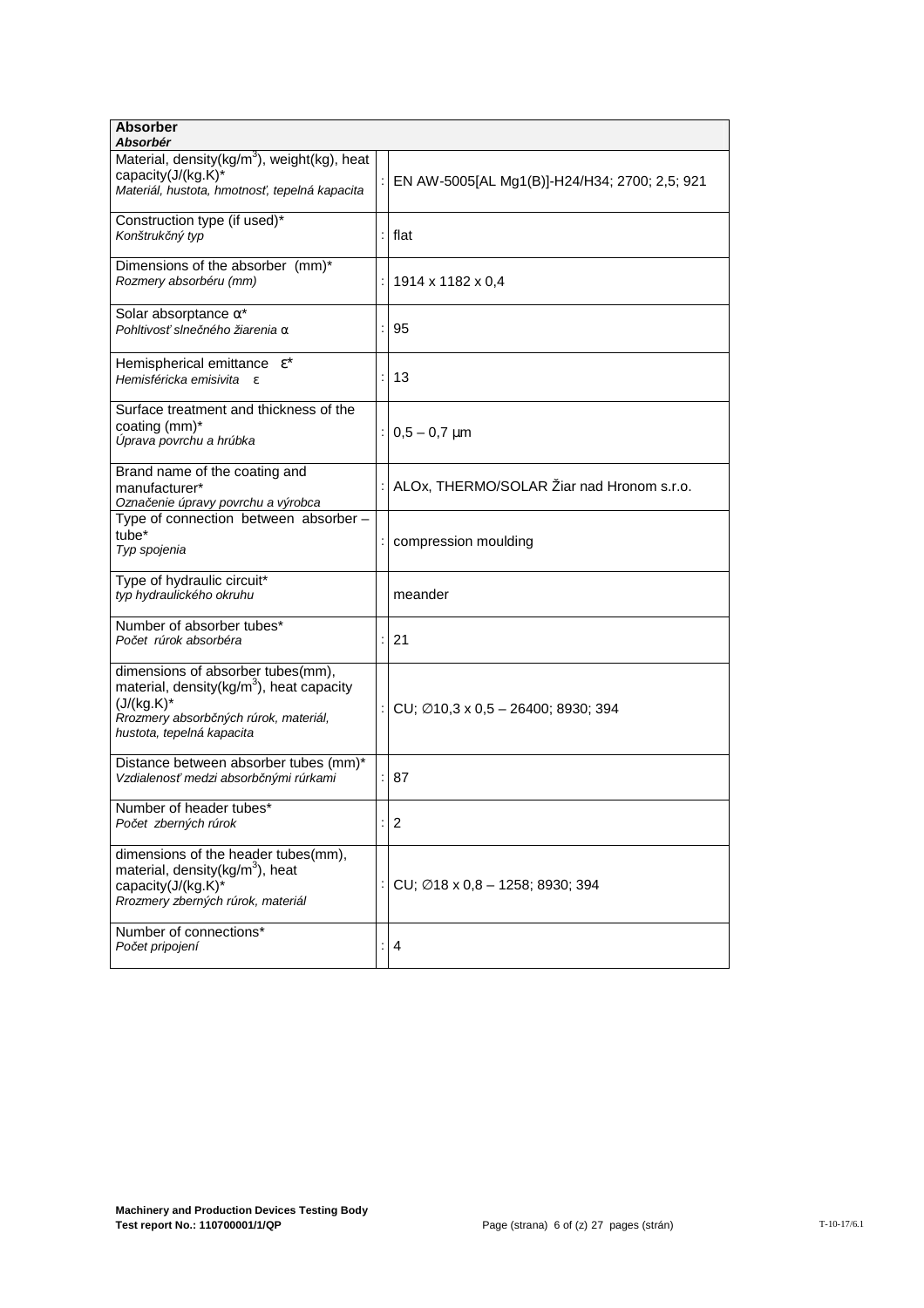| Thermal insulation and casing<br>Tepelná izolácia a skriňa                                                |                                       |
|-----------------------------------------------------------------------------------------------------------|---------------------------------------|
| Dimensions of the back thermal<br>insulation (mm)*<br>Rozmery spodnej tepelnej izolácie (mm)              | 1836 x 1146 x 40                      |
| Dimensions of the thermal insulation on<br>the side $(mm)^*$<br>Rozmery bočnej tepelnej izolácie (mm)     |                                       |
| Insulating material*<br>Izolačný materiál                                                                 | <b>ISOVER</b>                         |
| Density of the insulating material<br>$(kg/m3)^*$<br>hustota Izolačného materiálu                         | 40                                    |
| Heat capacity of the insulating material<br>$[J/(kg \cdot K)]^*$<br>tepelná kapacita izolačného materiálu | 1000                                  |
| Casing material*<br>Materiál skrine.                                                                      | EN AW-5754[Al Mg3]; 1982 x 1232 x 0,8 |
| Sealing material*<br>Tesniací materiál                                                                    | silicon                               |

\* .......... manufacturer specification

\*\* ........ determined at the lab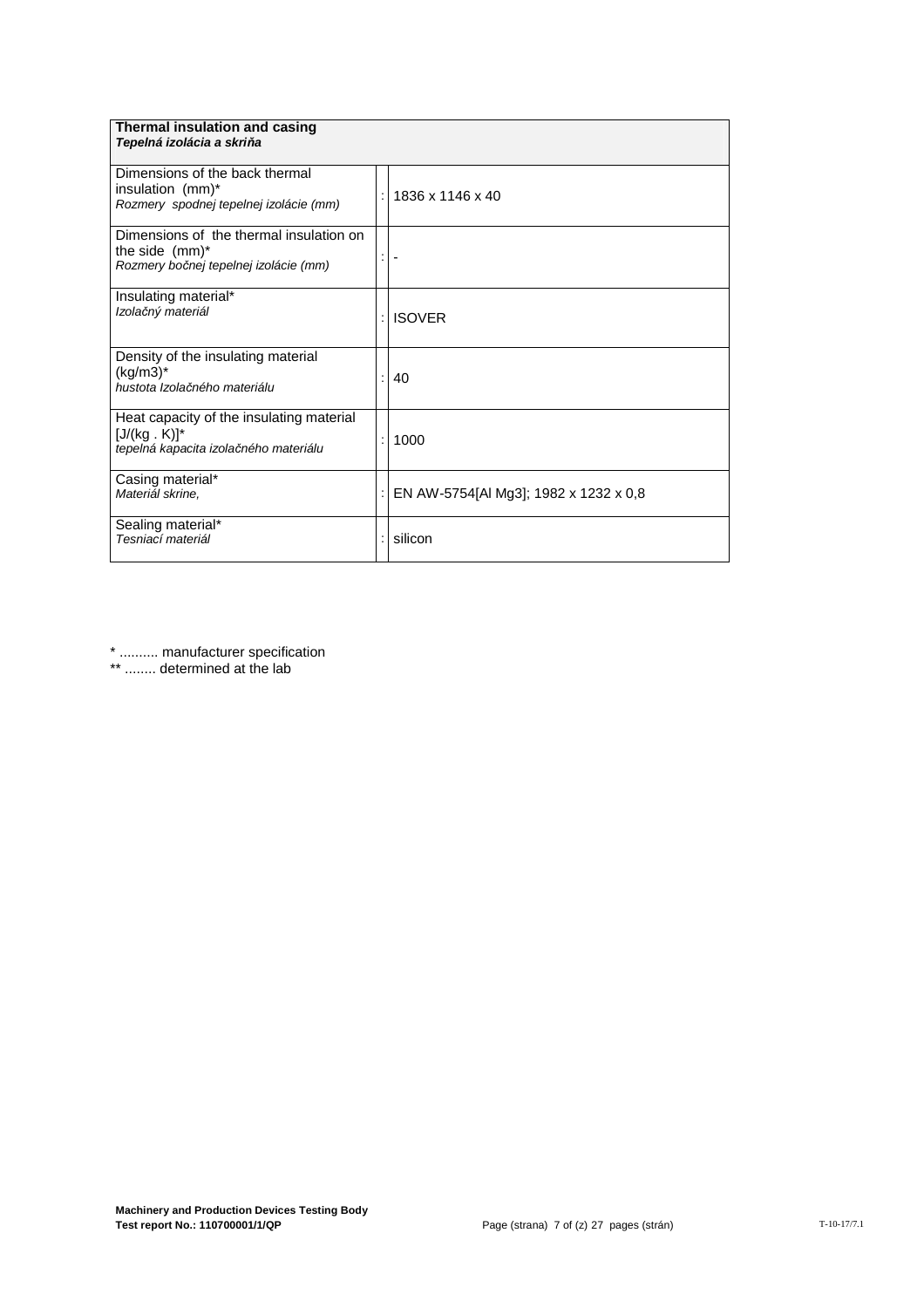### **Schematic illustration of the collector (by the manufacturer):**

Schematický nákres kolektoru (od výrobcu)



Figure 2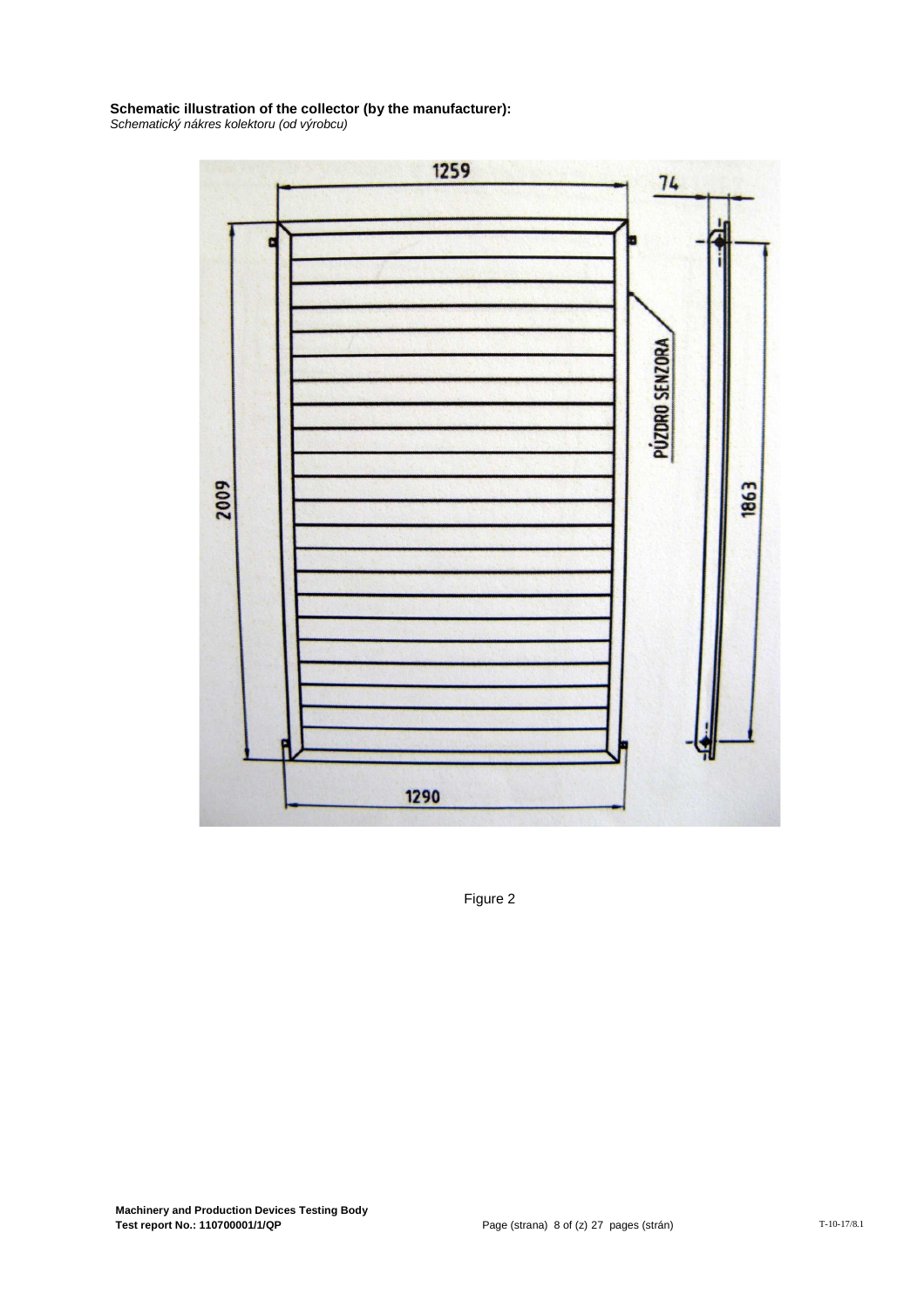## **3 Test results**

3. Výsledky skúšok

#### **3.1 Performance test for liquid heating collectors according to chap. 6.1.4 EN 12975-2**

3.1 Skúška výkonu kolektorov pod*ľ*a *č*l. 6.1.4 EN 12975-2

#### **Thermal performance has been tested based on test methods:**

Tepelný výkon bol skúšaný na základe skúšobných metód:

| <b>EN 12975-2, chapter</b><br>6.1.4.<br>Outdoor - Steady<br>stade Method<br>Vonkajšia - metóda<br>ustáleného stavu | EN 12975-2.<br>chapter 6.1.5.<br>Indoor - Steady stade<br>$\boxtimes$<br>Method<br>Vnútorná - metóda<br>ustáleného stavu | <b>EN 12975-2, chapter</b><br>6.3<br><b>Outdoor - Quasi-</b><br>dynamic<br>Method<br>Vonkajšia - metóda<br>Kvázidynamická |
|--------------------------------------------------------------------------------------------------------------------|--------------------------------------------------------------------------------------------------------------------------|---------------------------------------------------------------------------------------------------------------------------|
|--------------------------------------------------------------------------------------------------------------------|--------------------------------------------------------------------------------------------------------------------------|---------------------------------------------------------------------------------------------------------------------------|

| Latitude                                                       | Piešťany, 48,59° north |
|----------------------------------------------------------------|------------------------|
| Zemepisná šírka                                                |                        |
| Longitude                                                      | Piešťany 17.83° ost    |
| Zemepisná dĺžka                                                |                        |
| <b>Collector azimut</b>                                        | tracked (natáčaný)     |
| Azimut kolektoru                                               |                        |
| <b>Colector tilt</b>                                           | tracked (natáčaný)     |
| Sklon kolektru                                                 |                        |
| <b>Mean wind speed</b>                                         | $3 \text{ m/s}$        |
| Priemerná rýchlosť                                             |                        |
| Kind of fluid                                                  |                        |
| Typ skúšobného teplonosného média                              | water (voda)           |
| Orientation of absorber tubes during testing (Horizontal       |                        |
| or vertical)                                                   | vertical               |
| Orientácia rúrok absorbéru pri skúške (vodorovne alebo zvisle) |                        |

| Peak Power (G* = 1000 W/m <sup>2</sup> ) per collector unit - W <sub>peak</sub> |  | : 1828 W |
|---------------------------------------------------------------------------------|--|----------|
| Najvyšší výkon kolektorovej jednotky (pri $G^*$ = 1000 W/m <sup>2</sup> )       |  |          |

#### **Photo of the collector on the performance test bed:**

Fotografia kolektora pri výkonovej skúške



Figure 3

 $\mathcal{L}_{\mathcal{A}}$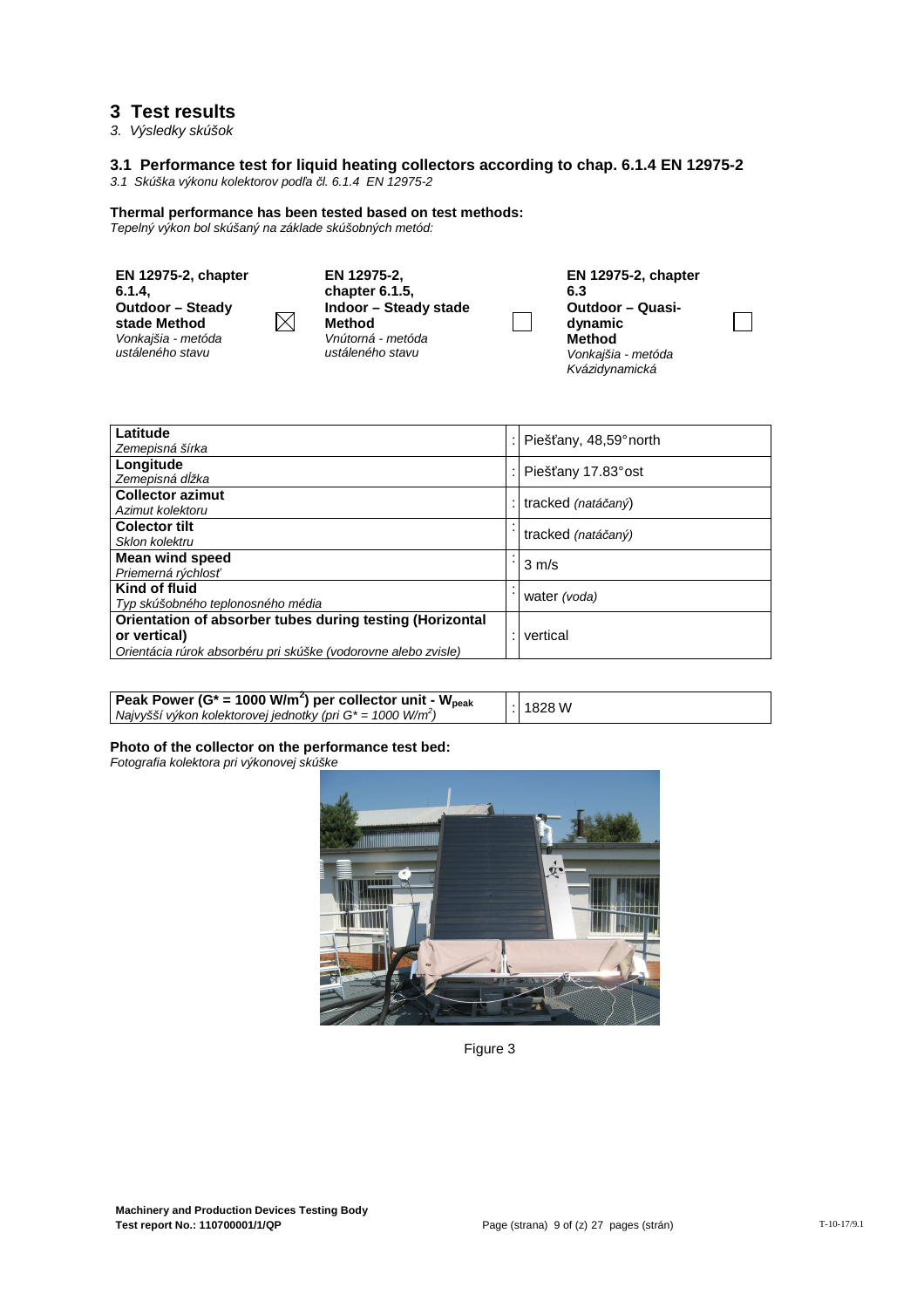# **Schematic illustration of the test loop for the collector performance test**

Schéma skúšobného okruhu pri výkonovej skúške

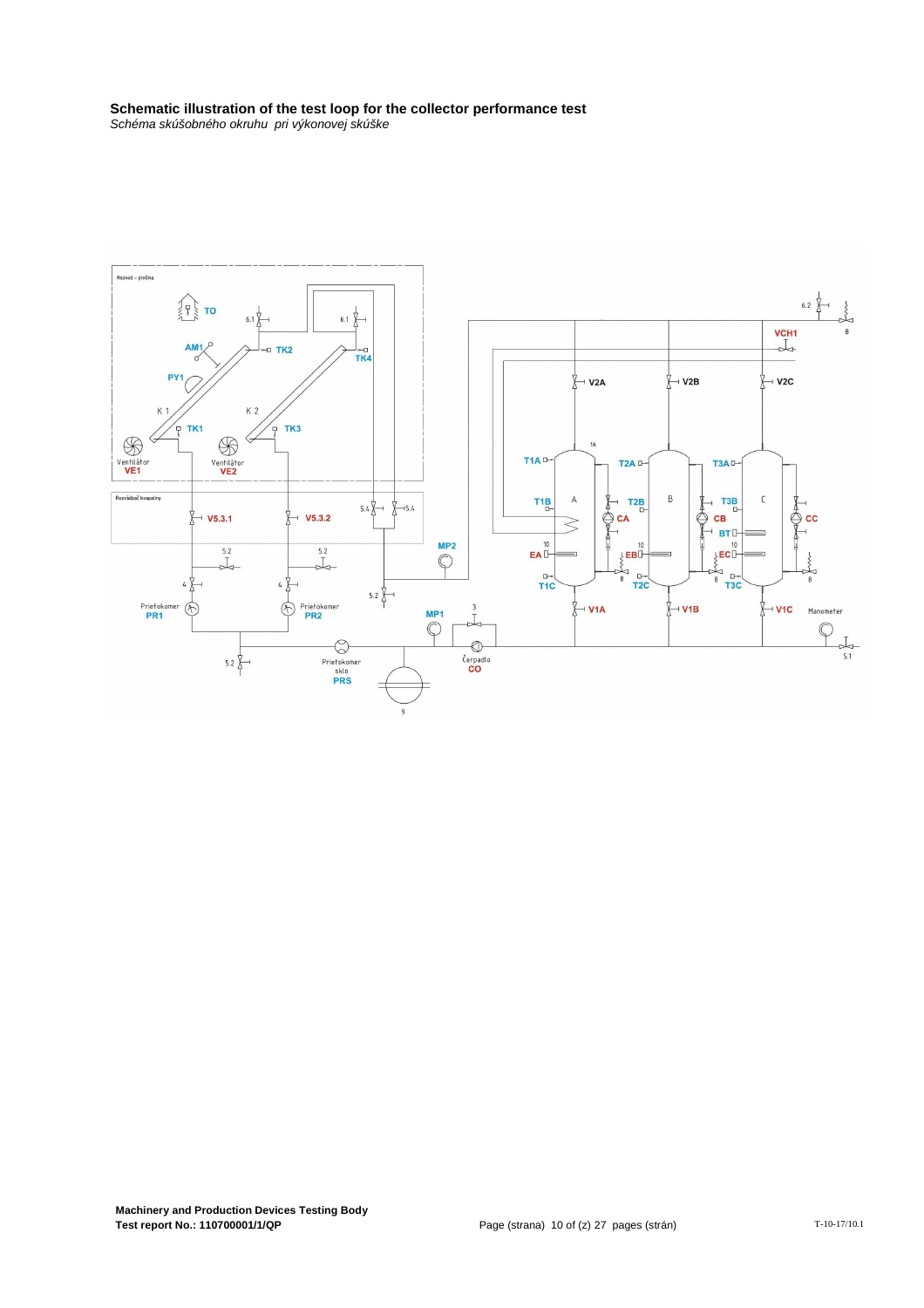#### **3.2 Power output per collector unit**

1.2 Výkon kolektorovej jednotky

| Performance of collector (W)<br>Výkon kolektoru (W)                                                                              |    |     | Irradiance $G^*(W.m^{-2})$<br>Ožiarenie $(W.m^2)$ |      |
|----------------------------------------------------------------------------------------------------------------------------------|----|-----|---------------------------------------------------|------|
|                                                                                                                                  |    | 400 | 700                                               | 1000 |
|                                                                                                                                  | 10 | 648 | 1196                                              | 1745 |
| $t_m - t_a$ in $K$                                                                                                               | 30 | 466 | 1014                                              | 1563 |
|                                                                                                                                  | 50 | 264 | 812                                               | 1361 |
| NOTE: The reported values are valid for normal incidence of irradiance<br>Poznámka: Udané hodnoty sú pri kolmom dopade ožiarenia |    |     |                                                   |      |

#### **Power curve of the collector with an assumed global solar irradiance of 1000 W/m<sup>2</sup>**

Grafický priebeh výkonu kolektora pri hodnote solárneho žiarenia 1000 W/m<sup>2</sup>



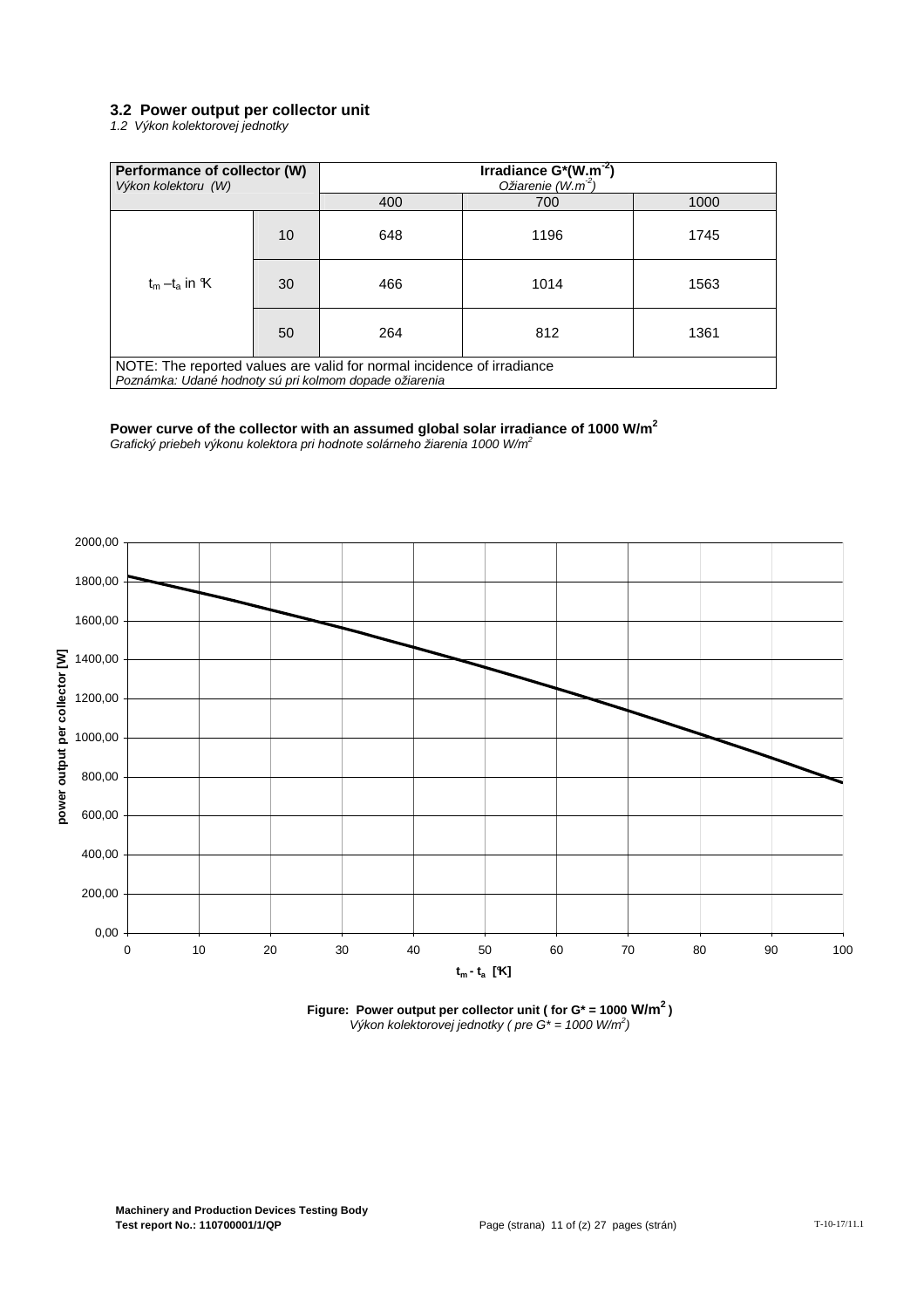#### **3.3 Instantaneous efficiency curve**

3.3 Okamžitá ú*č*innos*ť*

Based on ( absorber/aperture) area and mean temperature of heat transfer fluid Okamžitá ú*č*innos*ť* kolektoru vztiahnutá k ploche (absorbéru/ apertúry) a strednej teplote teplonosnej látky:

| Reference area                                                                                   |                                    | Aperture area | Reference area                                 |                                                                                                  | Absorber area |  |
|--------------------------------------------------------------------------------------------------|------------------------------------|---------------|------------------------------------------------|--------------------------------------------------------------------------------------------------|---------------|--|
| $A_a$ [m <sup>2</sup> ]                                                                          | 2,26                               |               | $A_A$ [m <sup>2</sup> ]                        | 2,26                                                                                             |               |  |
| $\eta_a = \frac{Q}{A_{a}.G}$                                                                     |                                    |               | $\eta_A = \frac{Q}{A \cdot G}$                 |                                                                                                  |               |  |
| $\eta_a = \eta_{0a} - a_{1a} \cdot \frac{(t_m - t_a)}{C} - a_{2a} \cdot \frac{(t_m - t_a)^2}{C}$ |                                    |               |                                                | $\eta_A = \eta_{0A} - a_{1A} \cdot \frac{(t_m - t_a)}{G} - a_{2A} \cdot \frac{(t_m - t_a)^2}{G}$ |               |  |
|                                                                                                  | Coefficient based on aperture area |               | Coefficient based on absorber area             |                                                                                                  |               |  |
| $\eta_{0a}$ [-]                                                                                  | 0,809                              |               | $\eta_{0A}$ [-]                                | 0,809                                                                                            |               |  |
| $a_{1a}$ [W/(m <sup>2</sup> .K)]                                                                 | 3.59                               |               | $a_{1A}$ [W/(m <sup>2</sup> .K)]               | 3,59                                                                                             |               |  |
| $a_{2a}$ [W/(m <sup>2</sup> .K <sup>2</sup> )]                                                   | 0,011                              |               | $a_{2A}$ [W/(m <sup>2</sup> .K <sup>2</sup> )] | 0,011                                                                                            |               |  |

#### **3.4 Determination of the collector incident angle modifier (chapter 6.1.7 EN 12975-2)**

3.4 Stanovenie modifikátora úhlu dopadu na kolektore (*č*l. 6.1.7 EN 12975-2)

The value η, ∆t and G have to be inserted with respect to the measurements for the incident angles θ. For the determination of the incident angle modifiers, the  $\eta_0$  – values from the measurements with the incident angles  $\theta$ have to be divided in each case by the  $\eta_0$  – value during normal solar irradiance (0° from the efficiency curve). Hodnoty η, ∆t a G musia by*ť* použité s oh*ľ*adom na hodnoty z meraní pre uhol dopadu θ. Pre ur*č*enie IAM musia by*ť* hodnoty η0 získané z meraní pre rôzne uhly dopadu delené hodnotou η<sub>ο</sub> získanú z merania pre normálový uhol dopadu slnečného žiarenia (0° z krivky ú*č*innosti).

$$
K(\theta) = \frac{\eta_0(\theta)}{\eta_0(0^\circ)}
$$

Result of the measurements Výsledky meraní

| Incidence angle<br>Uhol dopadu | IAM         |
|--------------------------------|-------------|
| θ                              | $K(\theta)$ |
| $50^\circ$                     | 0,95        |

#### **3.5 Time constant of the collector(chapter 6.1.6.3 EN 12975-2)**

3.5 *Č*asová konštanta kolektora (*č*l. 6.1.6.3 EN 12975-2)

This test was not performed. Táto skúška sa nevykonala.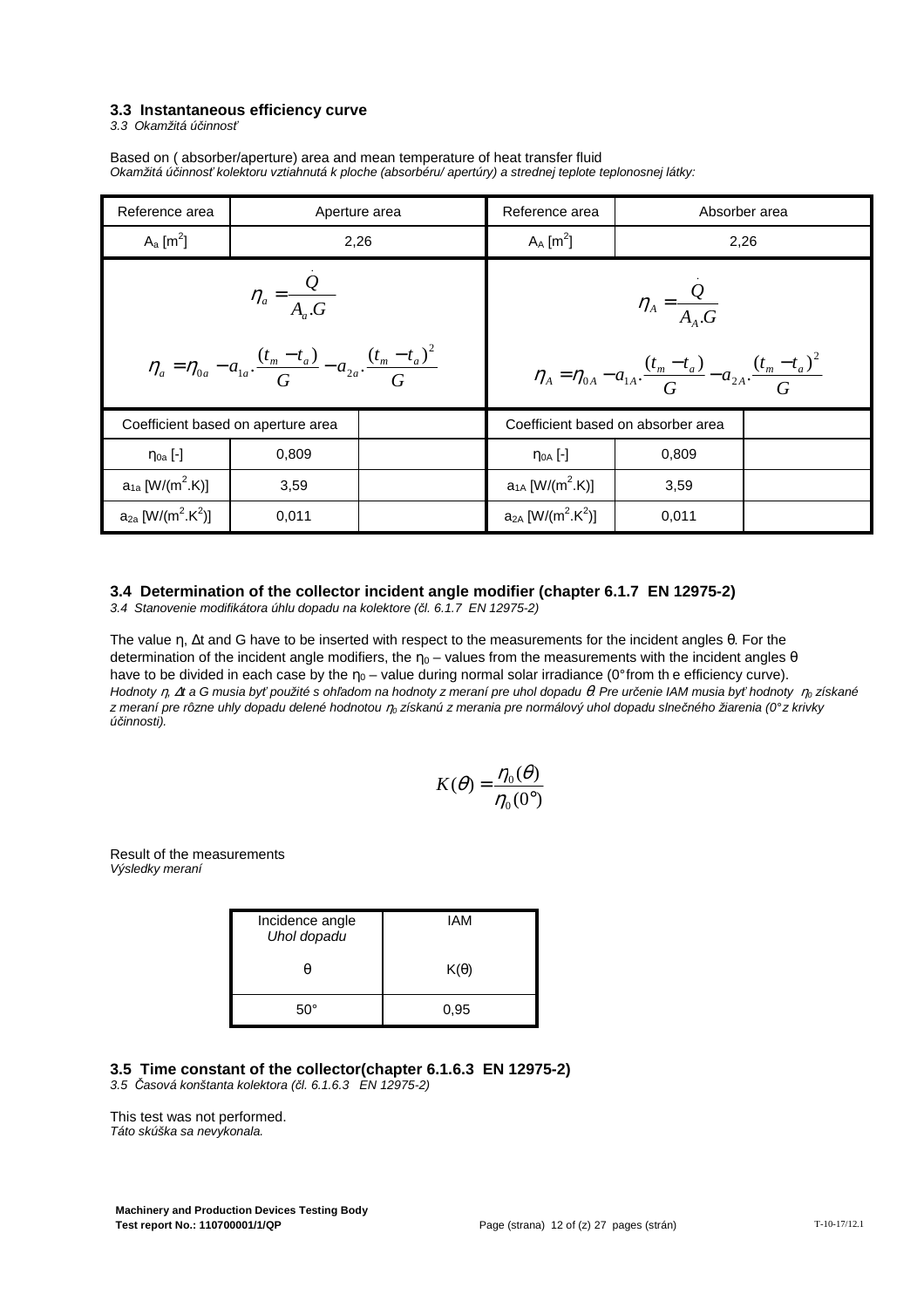#### **3.6 Effective thermal capacity of the collector(chapter 6.1.6.2 EN 12975-2)**

3.6 Ú*č*inná tepe*ľ*ná kapacita kolektora (*č*l. 6.1.6.2 EN 12975-2)

Estimation due to material data Výpo*č*et na základe parametrov použitých materiálov

 $C = 13600$  J.K<sup>-1</sup> (effective thermal capacity of the collector filled with water-glycol-50%:50%)

#### **3.7 Determination of the pressure drop of the collector(chapter 6.1.8 EN 12975-2)**

3.7 Stanovenie tlakových strát kolektora (*č*l. 6.1.8 EN 12975-2)

The pressure drop curve was determined with water as heat transfer fluid with an average inlet temperature of  $20 \pm 2\degree$ C and with ambient temperature of 20°C.

Tlakové straty boli stanovené pomocou vody ako teplonosné médium s priemernou teplotou 20 ± 2°C a pri teplotie okolia 20°C.

$$
\Delta p = a.m^{2}
$$
  

$$
\Delta p = a.m + b.m
$$

The following coefficients were calculated by regression of the measured data: Nasledujúce koeficienty boli stanovené pomocou regresnej analýzy z nameraných hodnôt:

a = 20000000 (Pa.s $^2$ )/kg $^2$ 

 $b = 162427$  (Pa.s)/kg

#### Pressure loss (tlakové straty)



Table of measured data Tabu*ľ*ka nameraných hodnôt

| Mass flow rate<br>prietok<br>(kg/s)     | 0,0 | 0,0055 | 0.013 | 0,016 | 0,017 | 0,032 | 0,034 | 0,035 | 0,038 |
|-----------------------------------------|-----|--------|-------|-------|-------|-------|-------|-------|-------|
| Pressure drop<br>Tlakové straty<br>(Pa) | 0,0 | 1270   | 4610  | 6570  | 7740  | 20690 | 23630 | 25500 | 28830 |

**Machinery and Production Devices Testing Body Test report No.: 110700001/1/QP Page (strana) 13 of (z) 27 pages (strán)** T-10-17/13.1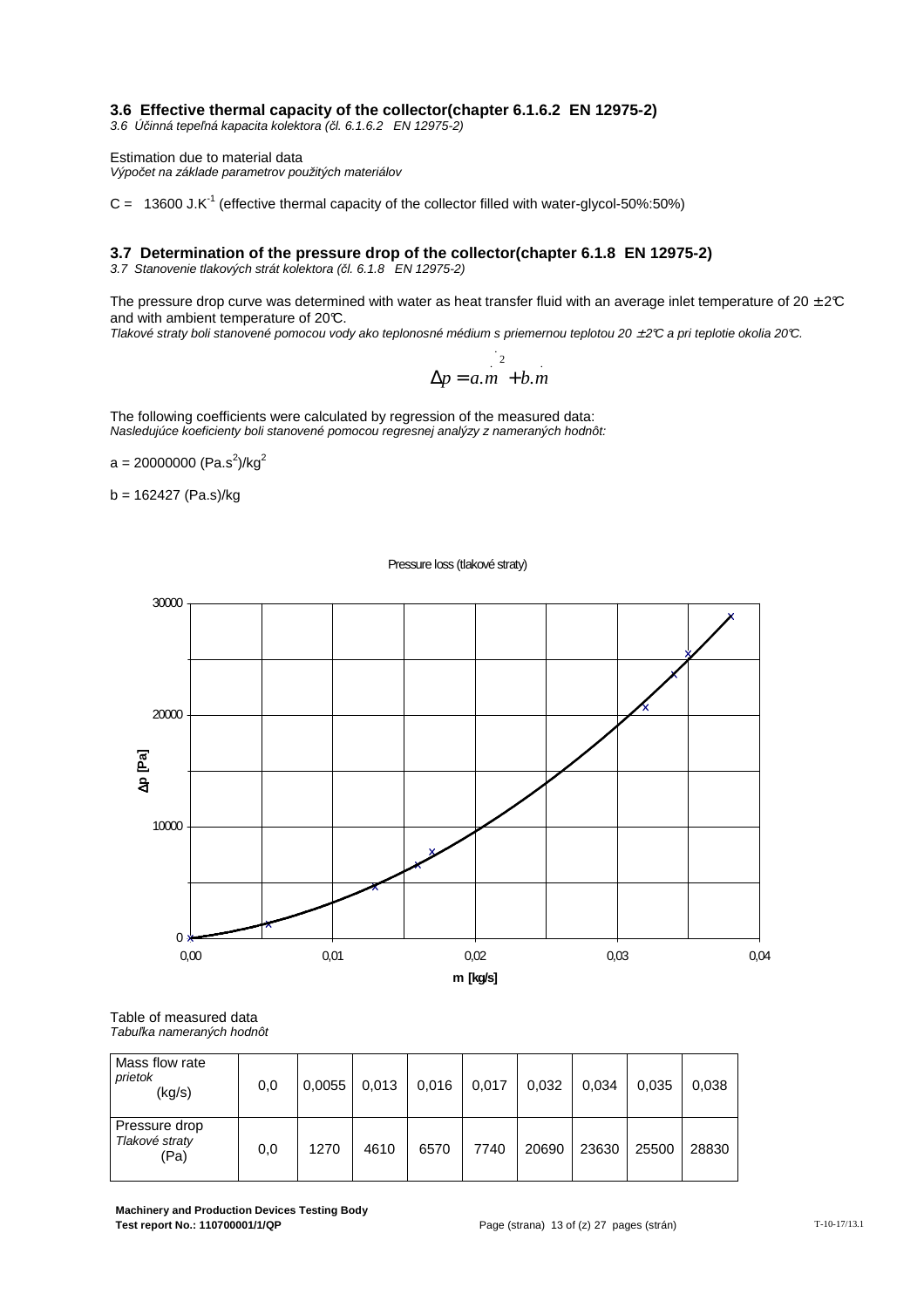## **4. Durability and reliability test of collectors**

4. Skúšky trvanlivosti a spo*ľ*ahlivosti

#### **4.1 Record of test sequence and summary of results**

4.1 Zápis postupu skúšky a súhrn hlavných výsledkov

| <b>Test</b>                                                     | Date      | <b>Result</b> |               |
|-----------------------------------------------------------------|-----------|---------------|---------------|
|                                                                 | start     | end           |               |
| Internal pressure<br>Vnútorný tlak                              | 8.7.2011  | 8.7.2011      | passed        |
| High-temperature resistance<br>Odolnosť proti vysokým teplotám  | 13.7.2011 | 13.7.20211    | passed        |
| Exposure<br>Vystavenie vonkajším vplyvom                        | 9.7.2011  | 22.8.2011     | passed        |
| External thermal shock – first<br>Vonkajší tepelný ráz - prvý   | 13.7.2011 | 13.7.20211    | passed        |
| External thermal shock - second<br>Vonkajší tepelný ráz - druhý | 4.8.2011  | 4.8.2011      | passed        |
| Internal thermal shock - first<br>Vnútorný tepelný ráz – prvý   | 11.7.2011 | 11.7.2011     | passed        |
| Internal thermal shock – second<br>Vnútorný tepelný ráz - druhý | 6.8.2011  | 6.8.2011      | passed        |
| Rain penetration<br>Odolnosť proti ďaždu                        | 25.8.2011 | 25.8.2011     | passed        |
| Freeze resistance<br>Odolnosť protiu mrazu                      |           |               | not relevant  |
| Mechanical load - positive<br>Mechanické zaťaženie – pozitívne  | 14.9.2011 | 14.9.2011     | passed        |
| Mechanical load - negative<br>Mechanické zaťaženie – negatívne  | 16.9.2011 | 16.9.2011     | passed        |
| Thermal performance<br>Tepelný výkon                            | 16.8.2011 | 19.8.2011     | performed     |
| Impact resistance (optional)<br>Prierazná odolnosť (nepovinná)  |           |               | not performed |
| Final inspection<br>Konečná kontrola                            | 19.9.2011 | 19.9.2011     | passed        |

#### Comments:

Thermal performance test was performed on the collector with registration number **110700001/316/2.** Other tests were performed on collector with registration number **110700001/316/1.**

The test sequence may have been adapted to the internal requirements of the test institute.

Merania tepelného výkonu boli vykonané na kolektore s identifika*č*ným *č*íslom 110700001/316/2. Ostatné skúšky boli vykonané na kolektore s identifika*č*ným *č*íslom 110700001/316/1.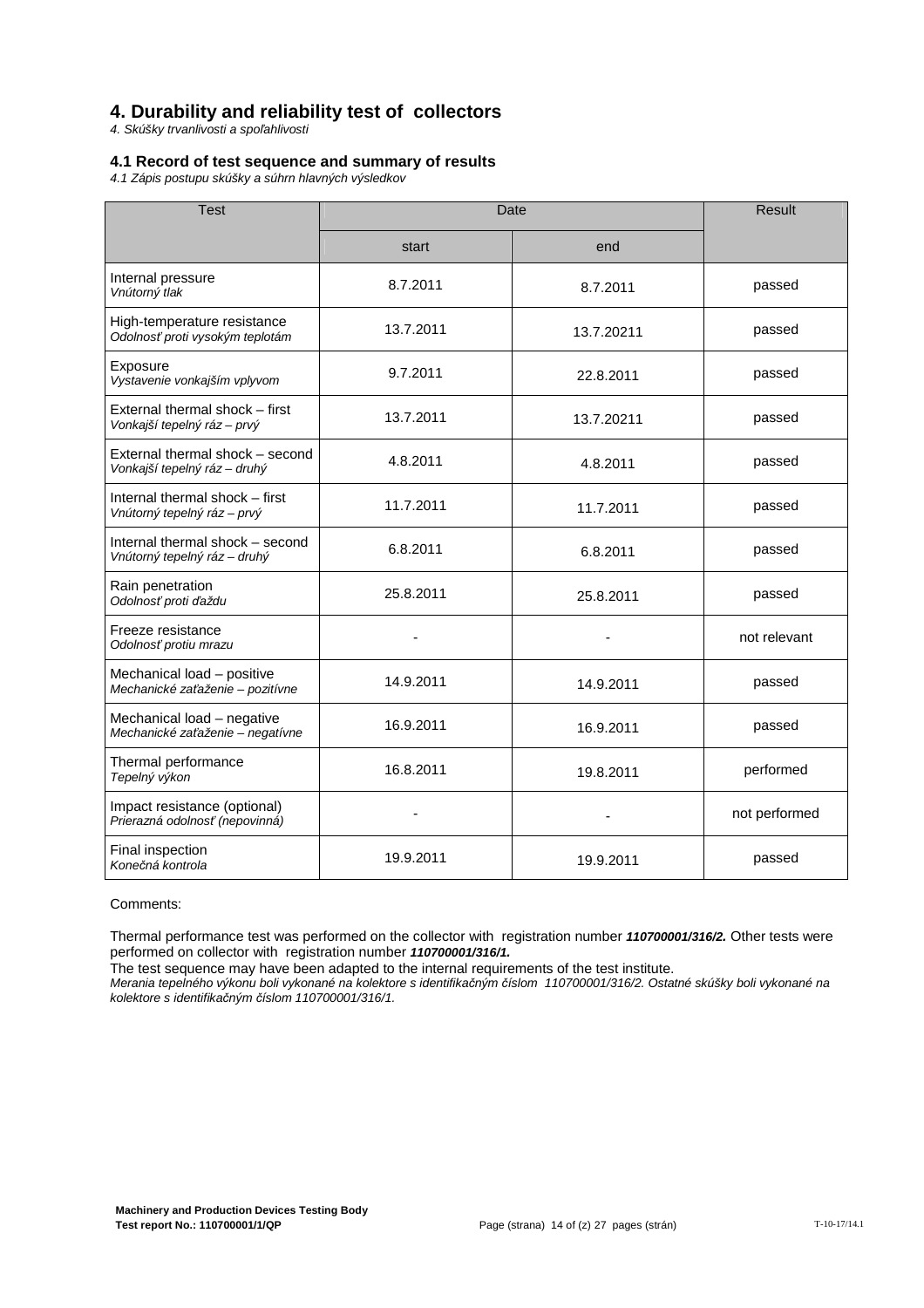#### **4.2 Collector identifikation**

4.2 Identifikácia kolektora

| Labelling<br>Štítok kolektora                          |     |
|--------------------------------------------------------|-----|
| The collector has to carry a label                     |     |
|                                                        |     |
| Na kolektore musí byť štítok                           | yes |
|                                                        |     |
|                                                        |     |
| The label has to be well visible                       |     |
|                                                        |     |
| Štítok musí byť dobre viditeľný                        | yes |
|                                                        |     |
|                                                        |     |
| The label has to be durable                            |     |
|                                                        |     |
| Štítok musí byť trvanlivý                              | yes |
|                                                        |     |
|                                                        |     |
|                                                        |     |
| The label includes the following details:              |     |
| Obsahuje:                                              |     |
|                                                        |     |
|                                                        |     |
| Name of manufacturer                                   |     |
|                                                        |     |
| názov výrobcu                                          | yes |
|                                                        |     |
|                                                        |     |
|                                                        |     |
| Type                                                   |     |
| Typ                                                    | yes |
|                                                        |     |
|                                                        |     |
| Serial number                                          |     |
|                                                        |     |
| výrobné číslo                                          | yes |
|                                                        |     |
|                                                        |     |
| Year of production                                     |     |
|                                                        |     |
| rok výroby                                             | yes |
|                                                        |     |
|                                                        |     |
| Gross area of collector                                |     |
|                                                        |     |
| hrubá obrysová plocha kolektora                        | yes |
|                                                        |     |
|                                                        |     |
| Dimensions of collector                                |     |
|                                                        |     |
| rozmery kolektoru                                      | yes |
|                                                        |     |
|                                                        |     |
| Max. operation pressure                                |     |
|                                                        |     |
| najvyšší prevádzkový tlak                              | yes |
|                                                        |     |
|                                                        |     |
| Stagnation temperature at 1000 W/m2 and 30 $\mathbb C$ |     |
|                                                        |     |
| stagnačná teplota pri 100W/m2 a 30℃                    | yes |
|                                                        |     |
|                                                        |     |
| Volume of heat fluid                                   |     |
|                                                        |     |
| objem teplonosnej látky                                | yes |
|                                                        |     |
|                                                        |     |
| Weight of empty collector                              |     |
| hmotnosť prázdneho kolektoru                           |     |
|                                                        | yes |
|                                                        |     |
|                                                        |     |
| Made in                                                |     |
| vyrobené v                                             |     |
|                                                        | yes |
|                                                        |     |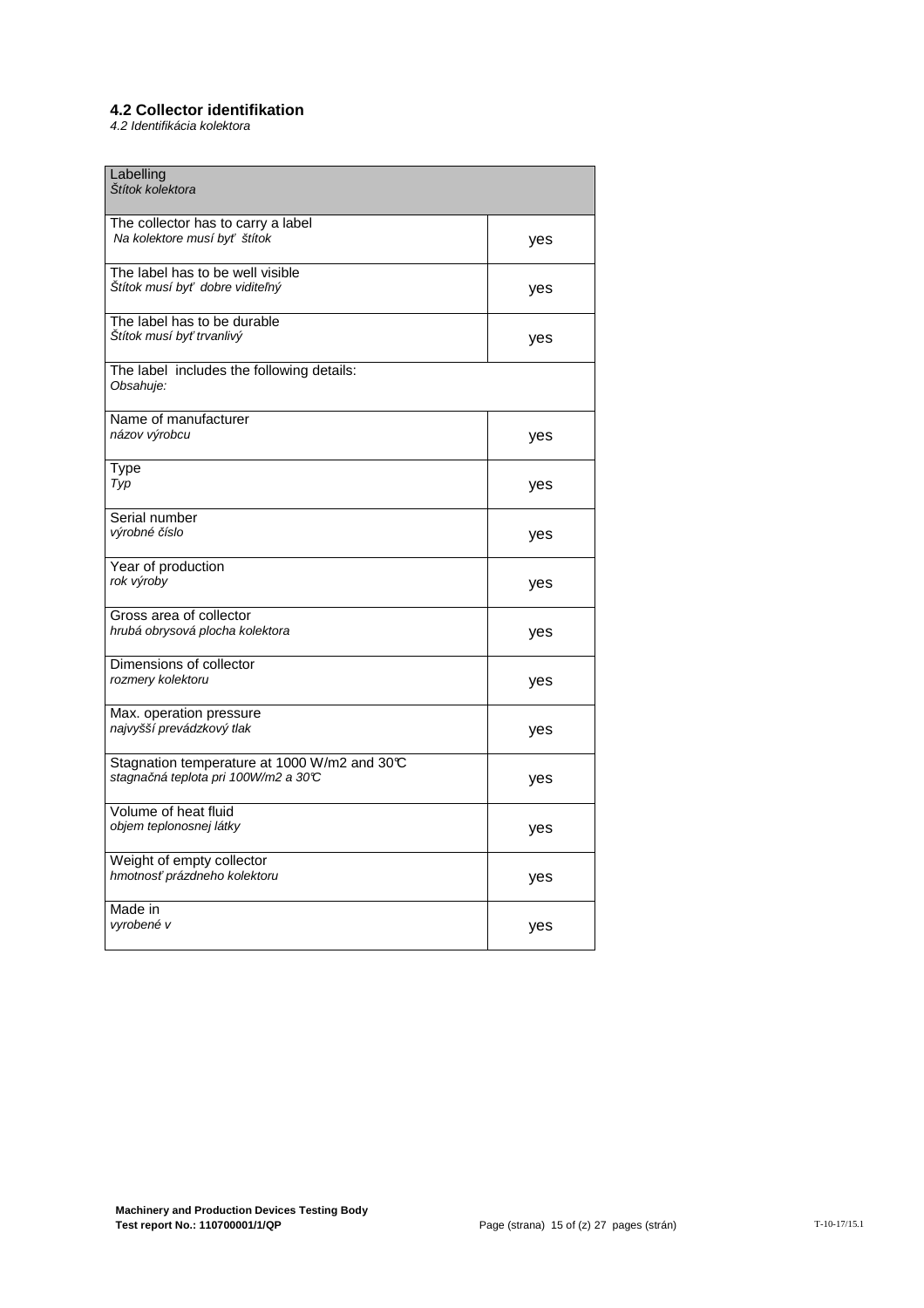| The installation manual includes the following details:<br>Montážny návod obsahuje:                                                                                                                                                                                                                                                                                                                          |     |
|--------------------------------------------------------------------------------------------------------------------------------------------------------------------------------------------------------------------------------------------------------------------------------------------------------------------------------------------------------------------------------------------------------------|-----|
| Dimensions and weight of collector<br>rozmery a hmotnosť                                                                                                                                                                                                                                                                                                                                                     | yes |
| Instructions about the transport and handling<br>pokyny pre dopravu a manipuláciu                                                                                                                                                                                                                                                                                                                            | yes |
| Description of the mouting procedure for the all type of<br>mounting and accessories provided by manufacturer<br>popis postupu montáže pre všetky spôsoby montáže                                                                                                                                                                                                                                            | yes |
| Recommendations about lighting protection<br>doporučenie o ochrane proti blesku                                                                                                                                                                                                                                                                                                                              | yes |
| Instructions about the coupling of the collectors to one<br>another and the connection of the collector field to the heat<br>transfer circuit, including dimensions of pipe connections for<br>collector arrays up to 20 m2<br>popis pre vzájomné spojenie kolektorov a<br>pripojenie kolektorového okruhu pre prenos tepla, včítane rozmerov<br>pripojovacieho potrubia pre kolektorové pole do plochy 20m2 | yes |
| Recommendations about the heat transfer media which<br>may be used and precautions to be taken during filing,<br>operation and service<br>doporučenie druhu teplonosnej látky, ktorá môže byť použitá a<br>opatrenia, ktoré musia byť dodržované v priebehu plnenia,<br>prevádzky a údržby                                                                                                                   | yes |
| Maximum operation pressure, pressure drop and maximum<br>and minimum tilt angle, maximum admissible wind and<br>snow load<br>najvyšší prevádzkový tlak, tlakovú stratu a najväčší a najmenší<br>uhol sklonu kolektora                                                                                                                                                                                        | yes |
| Maintenance requirements<br>požiadavky na údržbu                                                                                                                                                                                                                                                                                                                                                             | yes |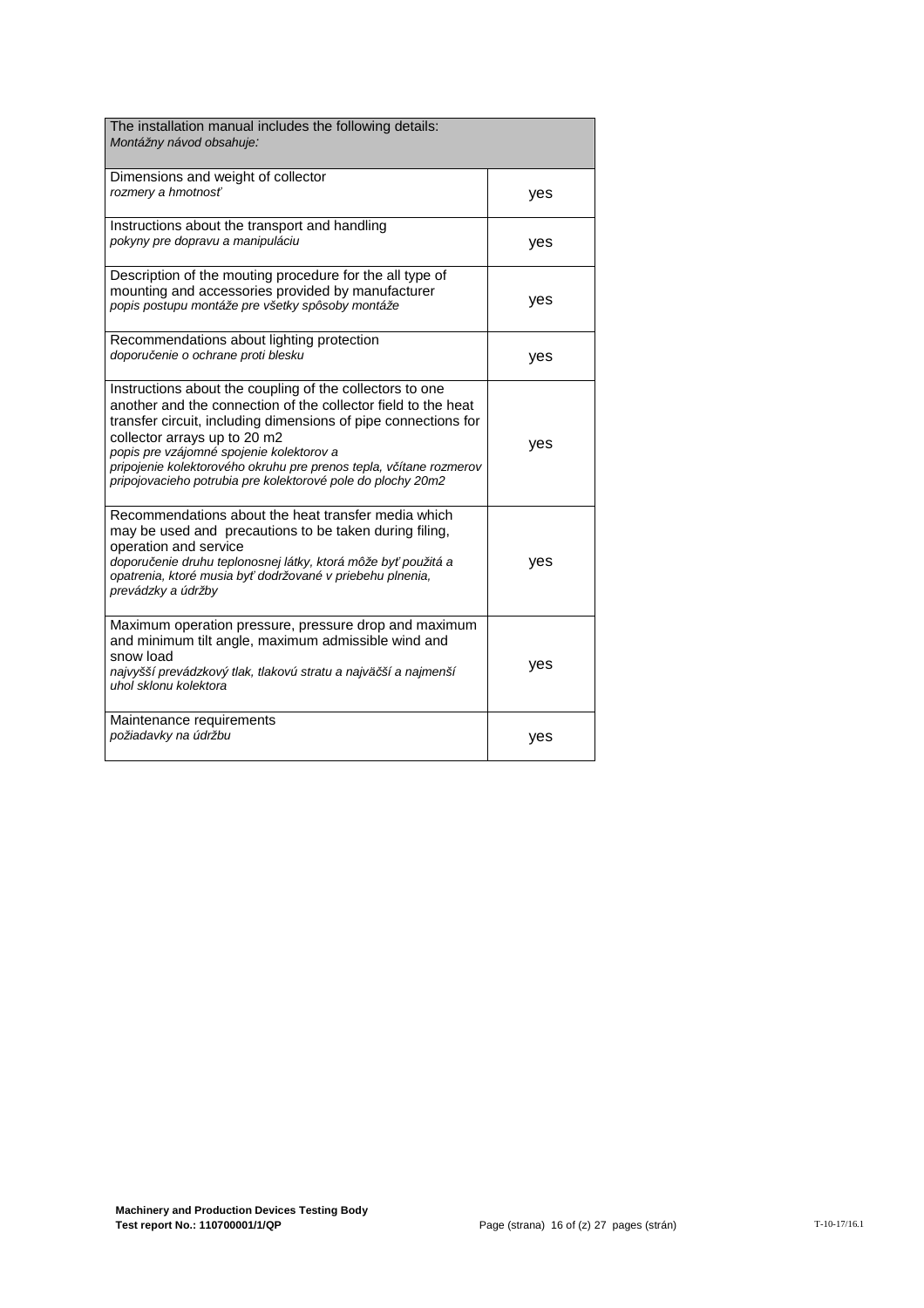#### **4.3 Internal pressure test**

4.3 Vnútorný tlak

Technical details of collector Technické detaily kolektora

| l Collector type<br>Typ kolektora                                                                                         | glazed |
|---------------------------------------------------------------------------------------------------------------------------|--------|
| Max. collector operating pressure specified by manufacturer<br>Najvyšší prevádzkový tlak kolektoru špecifikovaný výrobcom | 6 bar  |

Test conditions Skúšobné podmienky

| Surrounding temperature<br>Teplota okolia | 22C     |
|-------------------------------------------|---------|
| Test pressure<br>Skúšobný tlak            | 9 bar   |
| Duration<br>Trvanie skúšky                | 15 min. |

Test results Výsledky skúšky

| <b>Observation</b>                                                                           | no leakage, swelling, distortion     |
|----------------------------------------------------------------------------------------------|--------------------------------------|
| Zistenie                                                                                     | žiadna netesnosť, vydutie, skrútenie |
| Major failures according to 5.3.1 of EN 12975-1:2006<br>Podstatné vady podľa EN 12975-1:2006 | none                                 |

#### **4.4 High-temperature resistance test**

4.4 Odolnosť proti vysokým teplotám

Remarks

| Metod used to heat collectors<br>Použitá metóda | outdoor test                                     |
|-------------------------------------------------|--------------------------------------------------|
| Location of temperature sensor                  | sensor attached to the rear side of the absorber |
| Umiestnenie teplotného senzora                  | senzor umiestnený na zadnej strane absorbéra     |

Test conditions

Skúšobné podmienky

| Collector tilt angle<br>Uhol sklonu kolektora                      | 40°, south   |
|--------------------------------------------------------------------|--------------|
| Average irradiance during test<br>Priemerné ožiarenie počas testu  | 1000 $W/m^2$ |
| Average surrounding air temperature<br>Priemerná teplota okolia    | 25C          |
| Average surrounding air speed<br>Priemerná rýchlosť vzduchu okolia | $< 1$ m/s    |
| Average absorber temperature<br>Priemerná teplota absorbéra        | 190C         |
| Duration of test<br>Trvanie skúšky                                 | 60 min.      |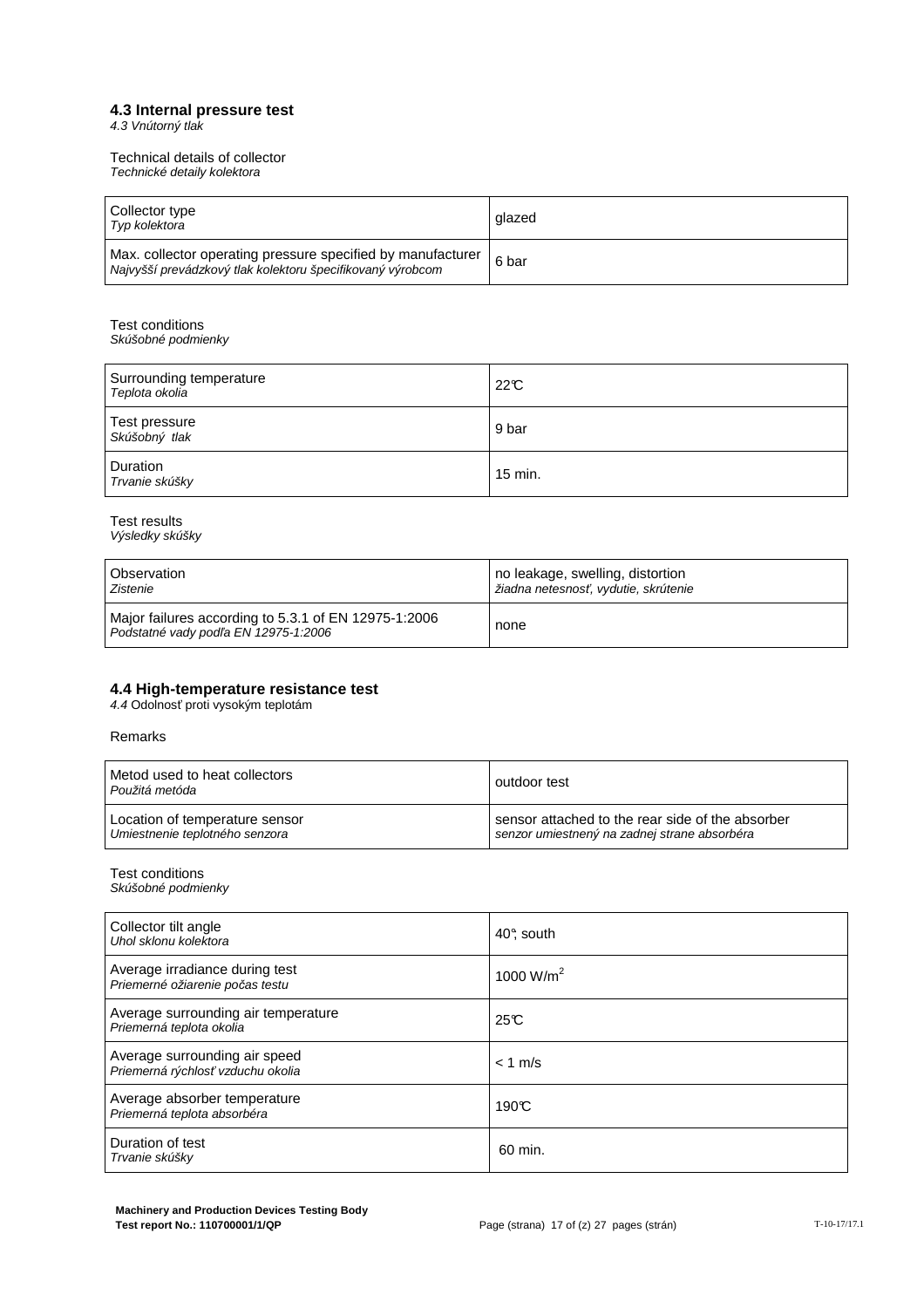Test results Výsledky skúšky

| Observation<br>Zistenie                                                                                                                                                                                 | no degradation, distortion, shrinkage or outgassing<br>žiadna degradácia, skrútenie, zmrštenie alebo splynovanie |
|---------------------------------------------------------------------------------------------------------------------------------------------------------------------------------------------------------|------------------------------------------------------------------------------------------------------------------|
| Major failures according to 5.3.1 of EN 12975-1:2006<br>Podstatné vady podľa EN 12975-1:2006                                                                                                            | none                                                                                                             |
| Stagnation temperature for 30°C / 1000 W/m <sup>2</sup> determined<br>according to Annex C of EN 12975-2:2006<br>Stagnačná teplota pri 30°C / 1000 W/m <sup>2</sup> podľa prílohy C EN 12975-<br>2:2006 | 196°C                                                                                                            |

#### **4.5 Exposure test**

4.5 Vystavenie vonkajším vplyvom

#### Test conditions

Skúšobné podmienky

| Test method<br>Použitá metóda                 | outdoor test                                                                                                                                                                                                                                                                                                                                                  |
|-----------------------------------------------|---------------------------------------------------------------------------------------------------------------------------------------------------------------------------------------------------------------------------------------------------------------------------------------------------------------------------------------------------------------|
| Collector tilt angle<br>uhol sklonu kolektora | 40° south                                                                                                                                                                                                                                                                                                                                                     |
| Part A<br>Časť A                              | Exposition for at least 30 days with a minimum daily<br>irradiation H $\geq$ 14 MJ/m <sup>2</sup><br>Min. 30 dni vystavenia žiareniu s dennou hodnotou žiarenia<br>väčšou ako 14 MJ/ $m^2$                                                                                                                                                                    |
| Part B<br>Časť B                              | Exposition for at least 30 hours at irradiation $G \ge 850$<br>W/m <sup>2</sup><br>and ambient temperature $t_a \geq 10^{\circ}C$ . The minimum<br>duration of every period is $\geq 30$ min.<br>Min. 30 hodín vystavenia žiareniu s hodnotou žiarenia väčšou<br>ako 850 W/m <sup>2</sup> a teplote t <sub>a</sub> ≥ 10℃. Minimálny čas úseku je ≥<br>30 min. |

Climatic condition for all days during the test (Part A) Klimatické podmienky pre všetky dni po*č*as testu (*č*as*ť* A)

| Date      | H $[MJ/m2]$ | Rain [mm]        | Valid days              |
|-----------|-------------|------------------|-------------------------|
| 9.7.2011  | 8,131       | 0,0              | 0                       |
| 10.7.2011 | 26,757      | 0,0              | 1                       |
| 11.7.2011 | 27,113      | 0,0              | $\overline{c}$          |
| 12.7.2011 | 15,712      | 6,2              | $\overline{3}$          |
| 13.7.2011 | 26,005      | 0,0              | $\overline{\mathbf{4}}$ |
| 14.7.2011 | 25,151      | 0,0              | $\overline{5}$          |
| 16.7.2011 | 16,560      | 0,2              | $\overline{6}$          |
| 17.7.2011 | 26,482      | 0,0              | $\overline{7}$          |
| 18.7.2011 | 26,956      | 0,0              | 8                       |
| 19.7.2011 | 19,210      | 5,4              | $\overline{9}$          |
| 20.7.2011 | 21,300      | 2,6              | 10                      |
| 21.7.2011 | 7,350       | $\overline{7,0}$ | 10                      |
| 22.7.2011 | 2,819       | 9,8              | 10                      |
| 23.7.2011 | 10,358      | 7,4              | 10                      |
| 24.7.2011 | 13,470      | 0,0              | 10                      |
| 25.7.2011 | 9,755       | 0,2              | 10                      |
| 26.7.2011 | 2,797       | 6,2              | 10                      |
| 27.7.2011 | 9,583       | 3,0              | 10                      |
| 28.7.2011 | 16,154      | 0,0              | 11                      |
| 29.7.2011 | 3,992       | 6,2              | $\overline{11}$         |
| 30.7.2011 | 15,549      | 0,4              | 12                      |
| 31.7.2011 | 11,314      | 0,0              | 12                      |
| 1.8.2011  | 4,160       | 4,2              | 12                      |

**Machinery and Production Devices Testing Body**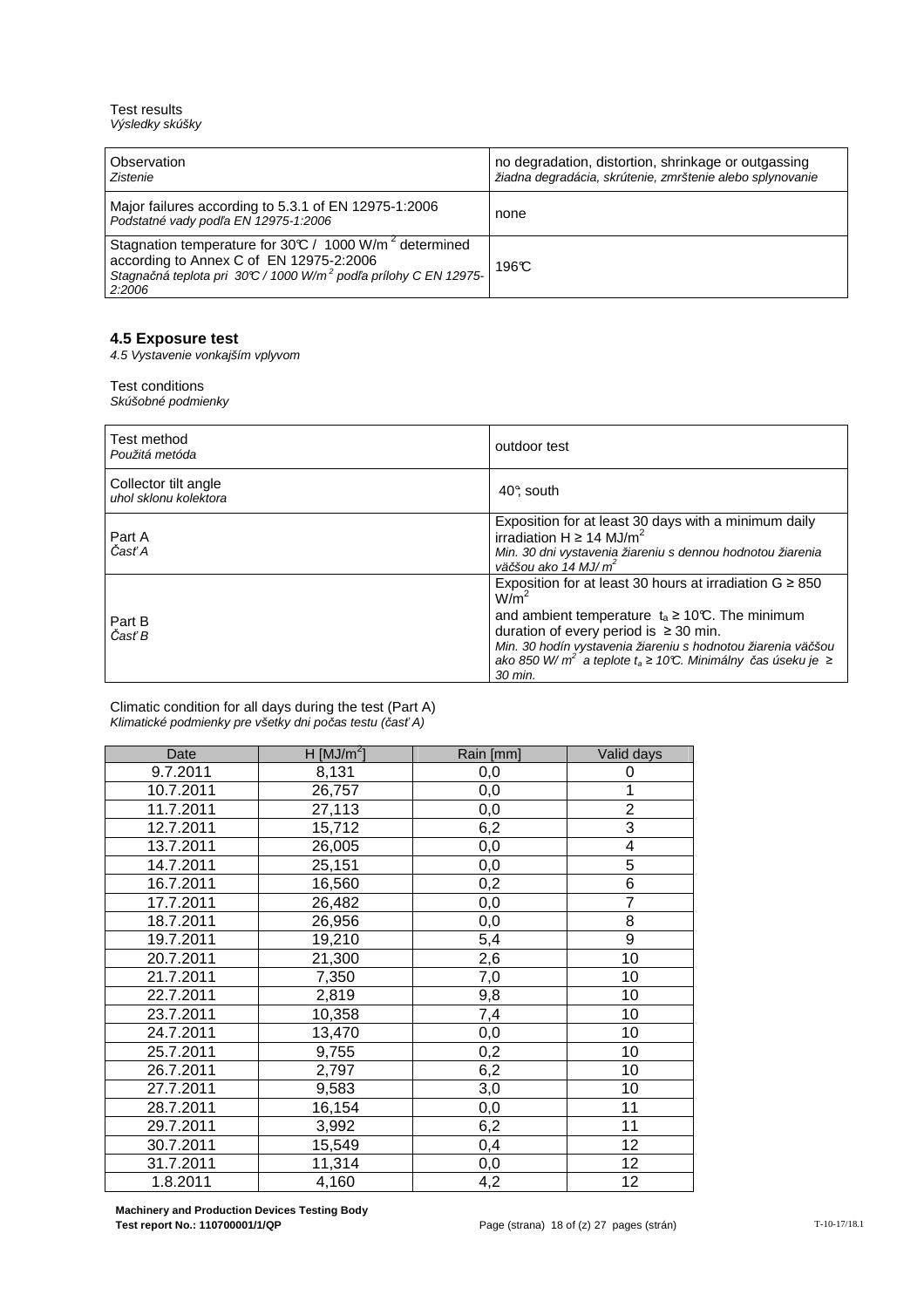| 2.8.2011  | 7,626  | 4,2 | 12 |
|-----------|--------|-----|----|
| 3.8.2011  | 21,840 | 0,0 | 13 |
| 4.8.2011  | 25,806 | 0,0 | 14 |
| 5.8.2011  | 17,330 | 0,0 | 15 |
| 6.8.2011  | 22,910 | 0,0 | 16 |
| 7.8.2011  | 17,880 | 0,0 | 17 |
| 8.8.2011  | 20,250 | 0,8 | 18 |
| 9.8.2011  | 3,088  | 9,6 | 18 |
| 10.8.2011 | 25,693 | 0,0 | 19 |
| 11.8.2011 | 14,667 | 0,0 | 20 |
| 12.8.2011 | 26,464 | 0,0 | 21 |
| 13.8.2011 | 15,305 | 0,0 | 22 |
| 14.8.2011 | 14,276 | 0,0 | 23 |
| 15.8.2011 | 24,585 | 0,0 | 24 |
| 17.8.2011 | 42,087 | 0,2 | 25 |
| 18.8.2011 | 26,750 | 0,0 | 26 |
| 19.8.2011 | 25,125 | 0,0 | 27 |
| 20.8.2011 | 18,100 | 0,0 | 28 |
| 21.8.2011 | 15,876 | 0,0 | 29 |
| 22.8.2011 | 14,756 | 0,0 | 30 |

Climatic condition for valid days during the test (Part B) Klimatické podmienky pre platné dni po*č*as testu (*č*as*ť* B)

| Date      | $G$ [W/m <sup>2</sup> ] | $t_a$ [C] | $\Delta t$ [hod.] |
|-----------|-------------------------|-----------|-------------------|
| 10.7.2011 | 935                     | 29,1      | 3,6               |
| 11.7.2011 | 907                     | 28,5      | 3,8               |
| 13.7.2011 | 950                     | 24,8      | 4,3               |
| 14.7.2011 | 920                     | 27,9      | 2,7               |
| 17.7.2011 | 1002                    | 23,6      | 2,2               |
| 18.7.2011 | 925                     | 27,8      | 3,6               |
| 19.7.2011 | 922                     | 26,8      | 1,3               |
| 20.7.2011 | 917                     | 24,5      | 1,7               |
| 28.7.2011 | 956                     | 22,1      | 1,4               |
| 4.8.2011  | 951                     | 26,5      | 3,2               |
| 5.8.2011  | 921                     | 23,7      | 0,9               |
| 6.8.2011  | 944                     | 25,9      | 2,3               |
| suma      |                         |           | 31                |

Test results Výsledky skúšky

Evaluate each potential problem according to the following scale: Hodnotenie potenciálnych problémov v sú*ľ*ade s nasledujúcou stupnicou:

- 0 no problem  $(2i$ adny problém)
- 1 minor problem and the matter of the monotonic mension of the monotonic mension of the monotonic mension of  $(men\&f\circ p$
- 2 severe problém (závažný problém)

- inspection to establish the condition was not p ossible (kontrola nebola možná)

| Collector component                                   | Potential problem                                                                          | Result     |
|-------------------------------------------------------|--------------------------------------------------------------------------------------------|------------|
| Časť kolektoru                                        | Možný problém                                                                              | Hodnotenie |
| Collector box/fasteners<br>Skriňa kolektoru/upevnenie | Cracking/warping/corrosion/rain penetration<br>popraskanie/zbortenie/korózia/prienik ďažda |            |
| Collector mounting/structure<br>Montáž/konštrukcia    | Strenght/safety<br>Pevnosť/bezpečnosť                                                      |            |
| Seals/gasket<br>Ucpávky/tesnenie                      | Cracking/adhesion/elasticity<br>Možný problém                                              |            |

**Machinery and Production Devices Testing Body Test report No.: 110700001/1/QP Page (strana) 19 of (z) 27 pages (strán)** T-10-17/19.1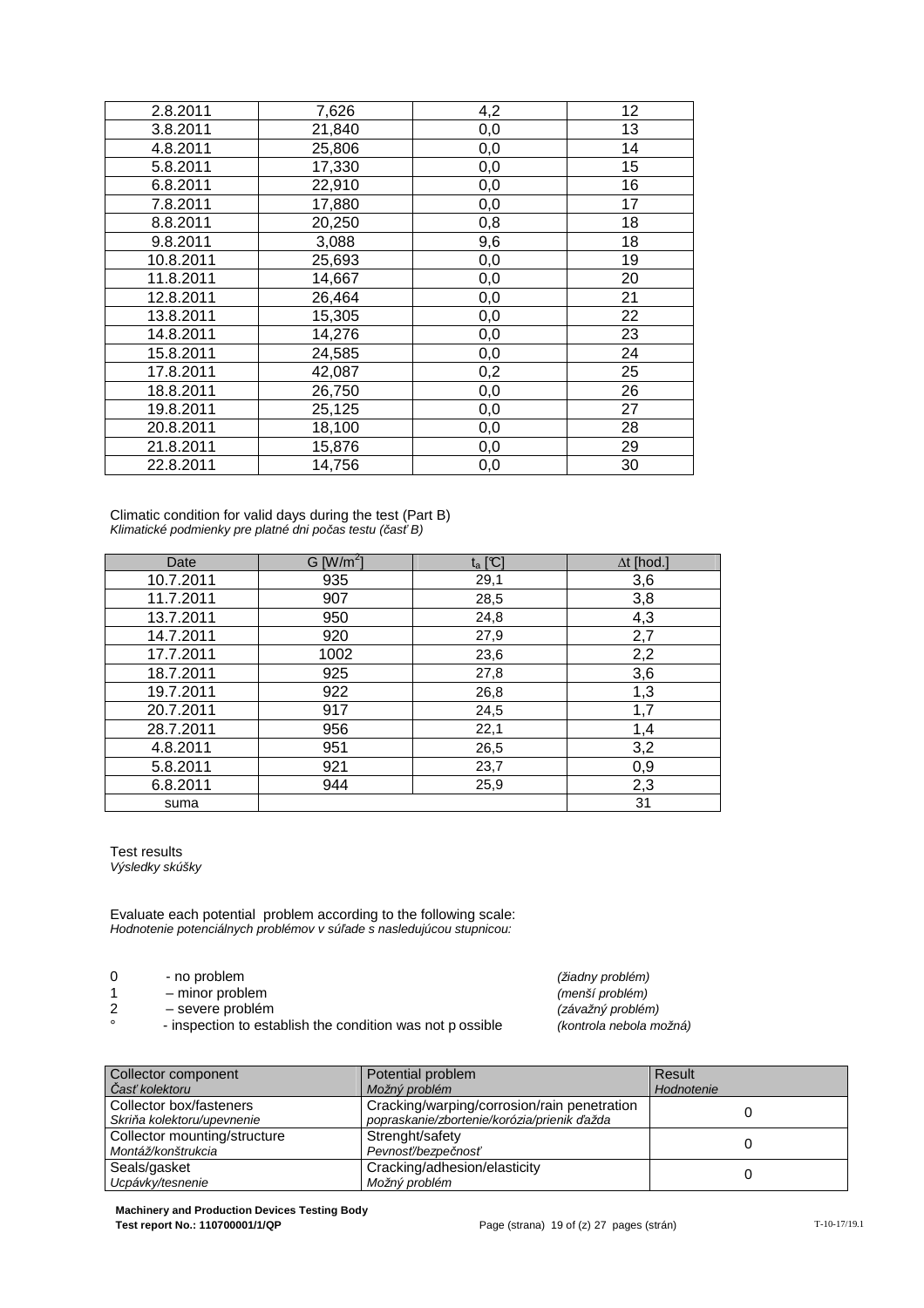| Cover/reflector<br>Kryt/reflektor                            | Cracking/crazing/buckling/delamination/warp<br>ing/outgassing<br>popraskanie/vlasové<br>trhliny/vybúlenie/štiepenie/zbortenie/bublinatenie |  |
|--------------------------------------------------------------|--------------------------------------------------------------------------------------------------------------------------------------------|--|
| Absorber coating<br>Povlak absorbéru                         | Cracking/crazing/blistering<br>popraskanie/vlasové trhliny/pluzgierovanie                                                                  |  |
| Absorber tubes and headers<br>Rúrky a zberné rúrky absorbéru | Deformation/corrosion/leakage/loss of<br>bonding<br>deformácie/korózia/netesnosť/porušenie spojov                                          |  |
| Absorber mountings<br>Upevnenie absorbéra                    | Deformation/corrosion<br>deformácie/korózia                                                                                                |  |
| Insulation<br>Izolácia                                       | Water retention/outgassing/degradation<br>zadržovanie vody/bublinatenie/degradácia                                                         |  |

#### **4.6 External thermal shock test**

4.6 Vonkajší tepelný ráz

#### Test conditions

Skúšobné podmienky

| Shock No.<br>Šok číslo                                                                                                                                                         |                        | $\mathbf{1}$ | $\overline{2}$ |
|--------------------------------------------------------------------------------------------------------------------------------------------------------------------------------|------------------------|--------------|----------------|
| Test performed<br>Test vykonaný                                                                                                                                                |                        | outdoor      | outdoor        |
| Test combined with exposure test<br>Test kombinovaný s testom vystavenia vonkajším vplyvom                                                                                     |                        | yes          | yes            |
| Test combined with hight-temperature resistance test<br>Test kombinovaný s testom odolonosti proti vysokým teplotám                                                            |                        | yes          | no             |
| Collector tilt angle<br>Uhol sklonu kolektora                                                                                                                                  | $\circ$                | 40; south    | 40; south      |
| Average irradiance during test<br>Priemerné ožiarenie počas testu                                                                                                              | W/m <sup>2</sup>       | 1000         | 986            |
| Minimum irradiance during test<br>Najnižšie ožiarenie počas testu                                                                                                              | W/m <sup>2</sup>       | 985          | 930            |
| Average surrounding air temperature<br>Priemerná teplota okolia                                                                                                                | C                      | 24,9         | 26,2           |
| Minimum surrounding air temperature<br>Najnižšia teplota okolia                                                                                                                | C                      | 24,1         | 26             |
| Period during which the required operating conditions were maintained<br>before the shock<br>Časový úsek, v ktorom boli udržované požadované podmienky pred vykonaním<br>testu | min.                   | 60 min.      | 60 min.        |
| Flowrate of water spray<br>Prietok vodnej sprchy                                                                                                                               | kg/(s.m <sup>2</sup> ) | 0.03         | 0.03           |
| Temperature of water spray<br>Teplota vodnej sprchy                                                                                                                            | C                      | 18           | 18             |
| Duration of water spray<br>Trvanie skúšky                                                                                                                                      | min.                   | 15           | 15             |
| Absorber temperature immediately prior to water spray<br>Teplota absorbéru tesne pred použitím vodnej sprchy                                                                   | C                      | 189          | 192            |

| Location of temperature sensor during shock No. 1 | sensor attached to the rear side of the absorber |
|---------------------------------------------------|--------------------------------------------------|
| Umiestnenie teplotného senzora počas šoku č.1     | senzor umiestnený na zadnej strane absorbéra     |
| Location of temperature sensor during shock No. 2 | sensor attached to the rear side of the absorber |
| Umiestnenie teplotného senzora počas šoku č.2     | senzor umiestnený na zadnej strane absorbéra     |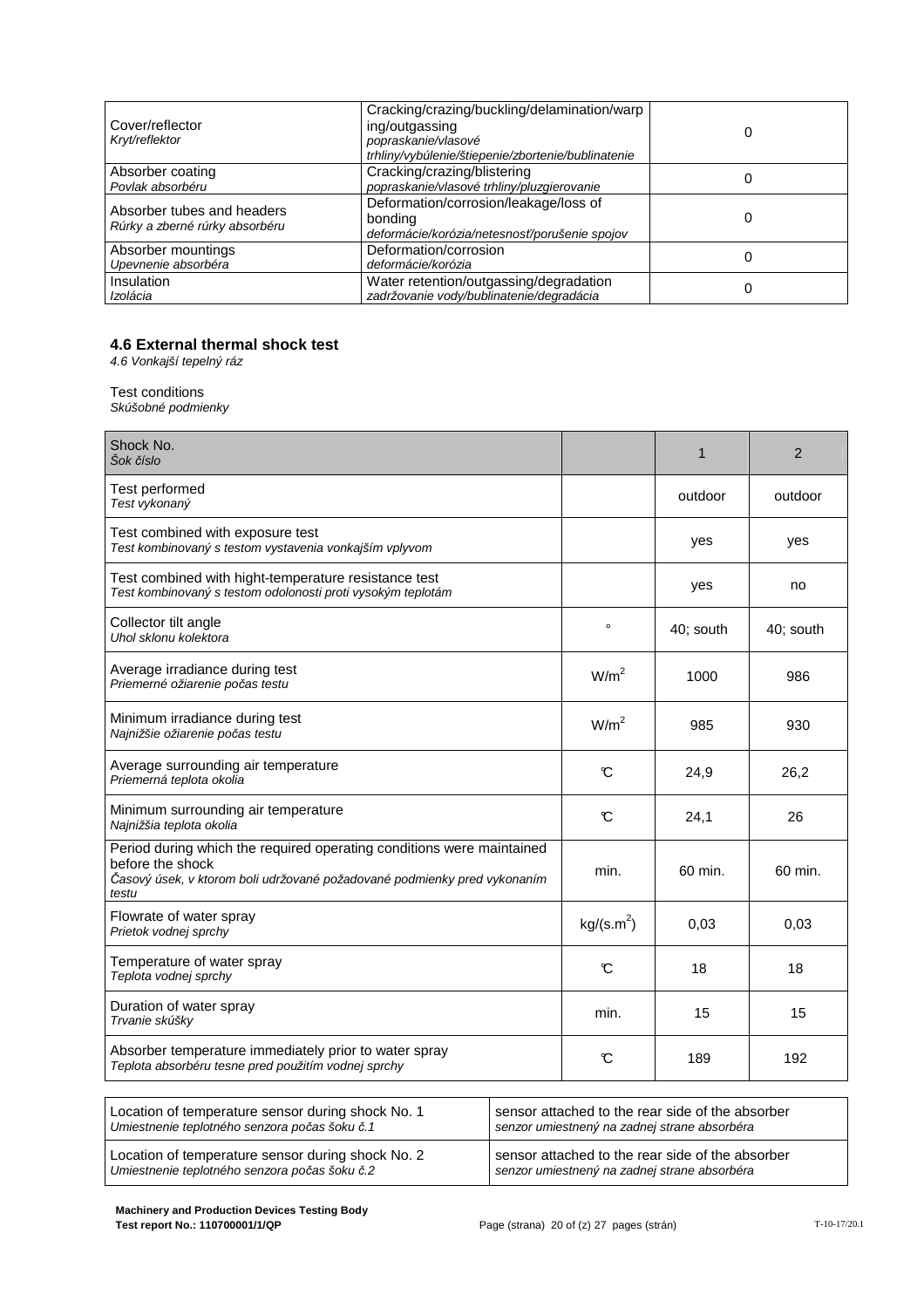Test results Výsledky skúšky

| Observation - Shock No. 1<br>Zistenie                                                        | no cracking, distortion, condensation or water<br>penetration<br>žiadne popraskanie, skrútenie, kondenzácia alebo prienik<br>dažďa |
|----------------------------------------------------------------------------------------------|------------------------------------------------------------------------------------------------------------------------------------|
| Major failures according to 5.3.1 of EN 12975-1:2006<br>Podstatné vady podľa EN 12975-1:2006 | none                                                                                                                               |
| Observation - Shock No. 2<br>Zistenie                                                        | no cracking, distortion, condensation or water<br>penetration<br>žiadne popraskanie, skrútenie, kondenzácia alebo prienik<br>dažďa |
| Major failures according to 5.3.1 of EN 12975-1:2006<br>Podstatné vady podľa EN 12975-1:2006 | none                                                                                                                               |

#### **4.7 Internal thermal shock test**

4.7 Skúška vnútorným tepelným rázom

#### Test conditions Skúšobné podmienky

| Shock No.<br>Šok číslo                                                                                                                                                          |                        | $\mathbf{1}$ | 2         |
|---------------------------------------------------------------------------------------------------------------------------------------------------------------------------------|------------------------|--------------|-----------|
| Test performed<br>Test vykonaný                                                                                                                                                 |                        | outdoor      | outdoor   |
| Test combined with exposure test<br>Test kombinovaný s testom vystavenia vonkajším vplyvom                                                                                      |                        | yes          | yes       |
| Test combined with hight-temperature resistance test<br>Test kombinovaný s testom odolonosti proti vysokým teplotám                                                             |                        | no           | no        |
| Collector tilt angle<br>Uhol sklonu kolektora                                                                                                                                   | $\circ$                | 40; south    | 40; south |
| Average irradiance during test<br>Priemerné ožiarenie počas testu                                                                                                               | W/m <sup>2</sup>       | 965          | 970       |
| Minimum irradiance during test<br>Najnižšie ožiarenie počas testu                                                                                                               | W/m <sup>2</sup>       | 950          | 938       |
| Average surrounding air temperature<br>Priemerná teplota okolia                                                                                                                 | $\mathcal{C}$          | 29,5         | 25,1      |
| Minimum surrounding air temperature<br>Najnižšia teplota okolia                                                                                                                 | $\mathfrak{C}$         | 28,6         | 24,4      |
| Period during which the required operating conditions were maintained<br>before tthe shock<br>Časový úsek, v ktorom boli udržované požadované podmienky pred vykonaním<br>testu | min.                   | 60 min.      | 60 min.   |
| Flowrate of heat transfer fluid<br>Prietok teplonosnej látky                                                                                                                    | kg/(s.m <sup>2</sup> ) | 0.02         | 0.02      |
| Temperature of heat transfer fluid<br>Teplota teplonosnej látky                                                                                                                 | $\mathcal{C}$          | 18           | 18        |
| Duration of heat transfer fluid flow<br>Trvanie prietoku teplonosnej látky                                                                                                      | min.                   | 5            | 5         |
| Absorber temperature immediately prior to heat transfer fluid flow<br>Teplota absorbéru tesne pred použitím prietoku teplonosnej látky                                          | C                      | 188          | 193       |
|                                                                                                                                                                                 |                        |              |           |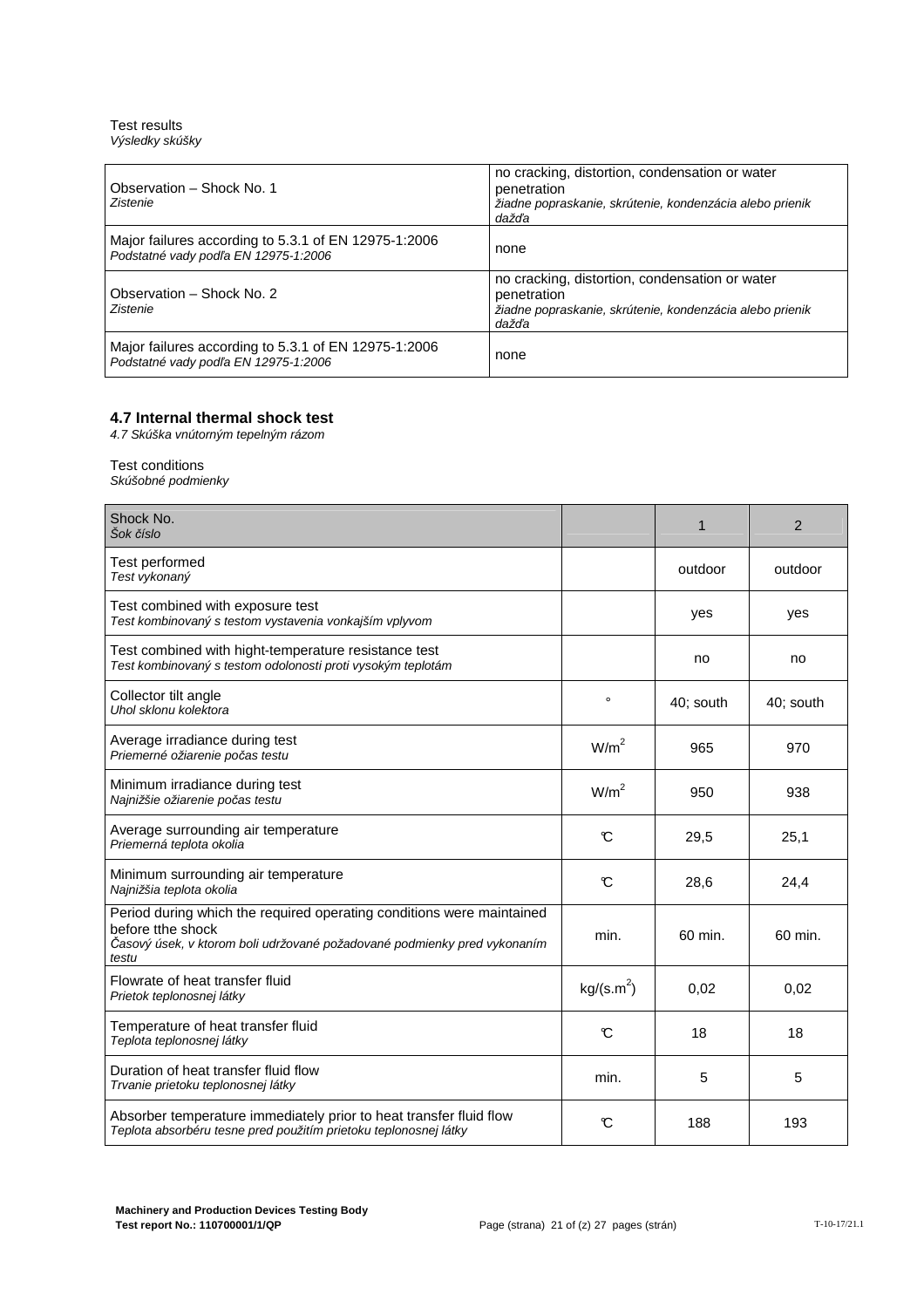| Location of temperature sensor during shock No. 1 | sensor attached to the rear side of the absorber |
|---------------------------------------------------|--------------------------------------------------|
| Umiestnenie teplotného senzora počas šoku č.1     | senzor umiestnený na zadnej strane absorbéra     |
| Location of temperature sensor during shock No. 2 | sensor attached to the rear side of the absorber |
| Umiestnenie teplotného senzora počas šoku č.2     | senzor umiestnený na zadnej strane absorbéra     |

Test results

Výsledky skúšky

| Observation - Shock No. 1                                                                    | no cracking, distortion, eformation or water penetration      |
|----------------------------------------------------------------------------------------------|---------------------------------------------------------------|
| Zistenie                                                                                     | žiadne popraskanie, skrútenie, deformácia alebo prienik dažďa |
| Major failures according to 5.3.1 of EN 12975-1:2006<br>Podstatné vady podľa EN 12975-1:2006 | none                                                          |
| Observation - Shock No. 2                                                                    | no cracking, distortion, eformation or water penetration      |
| Zistenie                                                                                     | žiadne popraskanie, skrútenie, deformácia alebo prienik dažďa |
| Major failures according to 5.3.1 of EN 12975-1:2006<br>Podstatné vady podľa EN 12975-1:2006 | none                                                          |

#### **4.8 Rain penetration test**

4.8 Skúška odolnosti proti prieniku daž*ď*a

# Test conditions

Skúšobné podmienky

| Collector mounting<br>Montáž kolektora                                                                                            | outdoor test<br>open frame / simulated roof                                                       |  |
|-----------------------------------------------------------------------------------------------------------------------------------|---------------------------------------------------------------------------------------------------|--|
| Collector tilt angle<br>Uhol sklonu kolektora                                                                                     | 15; south                                                                                         |  |
| Method used to keep absorber warm<br>metóda udržania teploty absorbéra                                                            | hot water circulation                                                                             |  |
| Absorber temperature or temperature of heat transfer fluid<br>(water)<br>Teplota absorbéra alebo teplota teplonosnej látky (voda) | 50C                                                                                               |  |
| Flowrate of water spray<br>Prietok vodnej sprchy                                                                                  | $0,05 \text{ kg/(s.m}^2)$                                                                         |  |
| Temperature of water spray<br>Teplota vodnej sprchy                                                                               | 20C                                                                                               |  |
| Duration of water spray<br>Trvanie skúšky                                                                                         | 240 min.                                                                                          |  |
| Detection of ingress of water<br>Zistenie prieniku vody                                                                           | visual inspection<br>vizuálna obhliadka<br>condensation level method<br>metóda úrovne kondenzácie |  |

Test results Výsledky skúšky

| Observation<br>Zistenie                                                                      | none |
|----------------------------------------------------------------------------------------------|------|
| Major failures according to 5.3.1 of EN 12975-1:2006<br>Podstatné vady podľa EN 12975-1:2006 | none |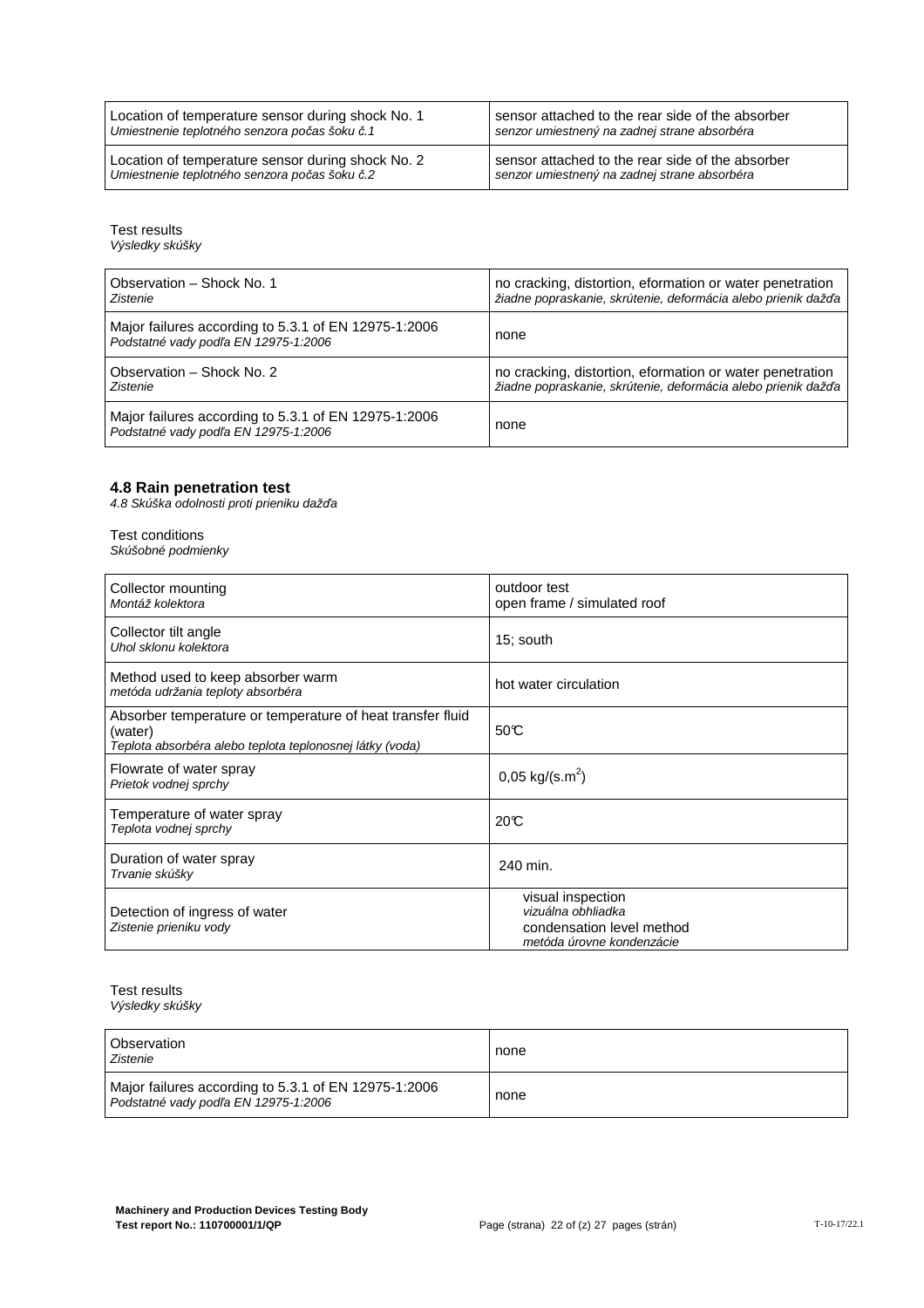#### **4.9 Freeze resistance test**

4.9 Skúška odolnosti proti mrazu

The freeze resistance test is not relevant, because the manufacturer suggests a application of the collector only with a freeze fluid.

Skúška odolnosti proti mrazu je irelevantná, pretože výrobca dovo*ľ*uje prevádzkova*ť* kolektor iba s použitím nemrznúcej kvapaliny.

#### **4.10 Mechanical load test**

4.10 Skúška mechanickým za*ť*ažením

#### **4.10.1 Positive pressure load test of the collector cover**

4.10.1 Skúška krytu kolektora kladným tlakom

Test conditions Skúšobné podmienky

| Method used to apply pressure                   | loading with water     |
|-------------------------------------------------|------------------------|
| Metóda použitá pre vytvorenie tlaku             | zaťaženie pomocou vody |
| Maximum pressure load<br>Max. tlakové zaťaženie | 2300 Pa                |

Test results Výsledky skúšky

| Observation                                                                                  | no damage at the collector cover after the test |
|----------------------------------------------------------------------------------------------|-------------------------------------------------|
| Zistenie                                                                                     | žiadne poškodenie krytu kolektora po skúške     |
| Major failures according to 5.3.1 of EN 12975-1:2006<br>Podstatné vady podľa EN 12975-1:2006 | none                                            |

#### **4.10.2 Negative pressure test of fixing between the cover and the collector box**

4.10.2 Skúška upevnenia medzi krytom a skri*ň*ou kolektora záporným tlakom

Test conditions Skúšobné podmienky

| Method used to apply pressure                   | suction cups |
|-------------------------------------------------|--------------|
| Metóda použitá pre vytvorenie tlaku             | prísavkv     |
| Maximum pressure load<br>Max. tlakové zaťaženie | 2500 Pa      |

Test results Výsledky skúšky

| <b>Observation</b><br>Zistenie                                                               | no damage at the collector cover and at the cover<br>fixings after the test<br>žiadne poškodenie krytu a jeho upevnenia |
|----------------------------------------------------------------------------------------------|-------------------------------------------------------------------------------------------------------------------------|
| Major failures according to 5.3.1 of EN 12975-1:2006<br>Podstatné vady podľa EN 12975-1:2006 | none                                                                                                                    |

#### **4.10.3 Negative pressure test of collector mountings**

4.10.3 Skúška upevnenia kolektora záporným tlakom

Test conditions Skúšobné podmienky

| Method used to apply pressure                   | suction cups |
|-------------------------------------------------|--------------|
| Metóda použitá pre vytvorenie tlaku             | prísavkv     |
| Maximum pressure load<br>Max. tlakové zaťaženie | 2500 Pa      |

**Machinery and Production Devices Testing Body Test report No.: 110700001/1/QP Page (strana) 23 of (z) 27 pages (strán)** T-10-17/23.1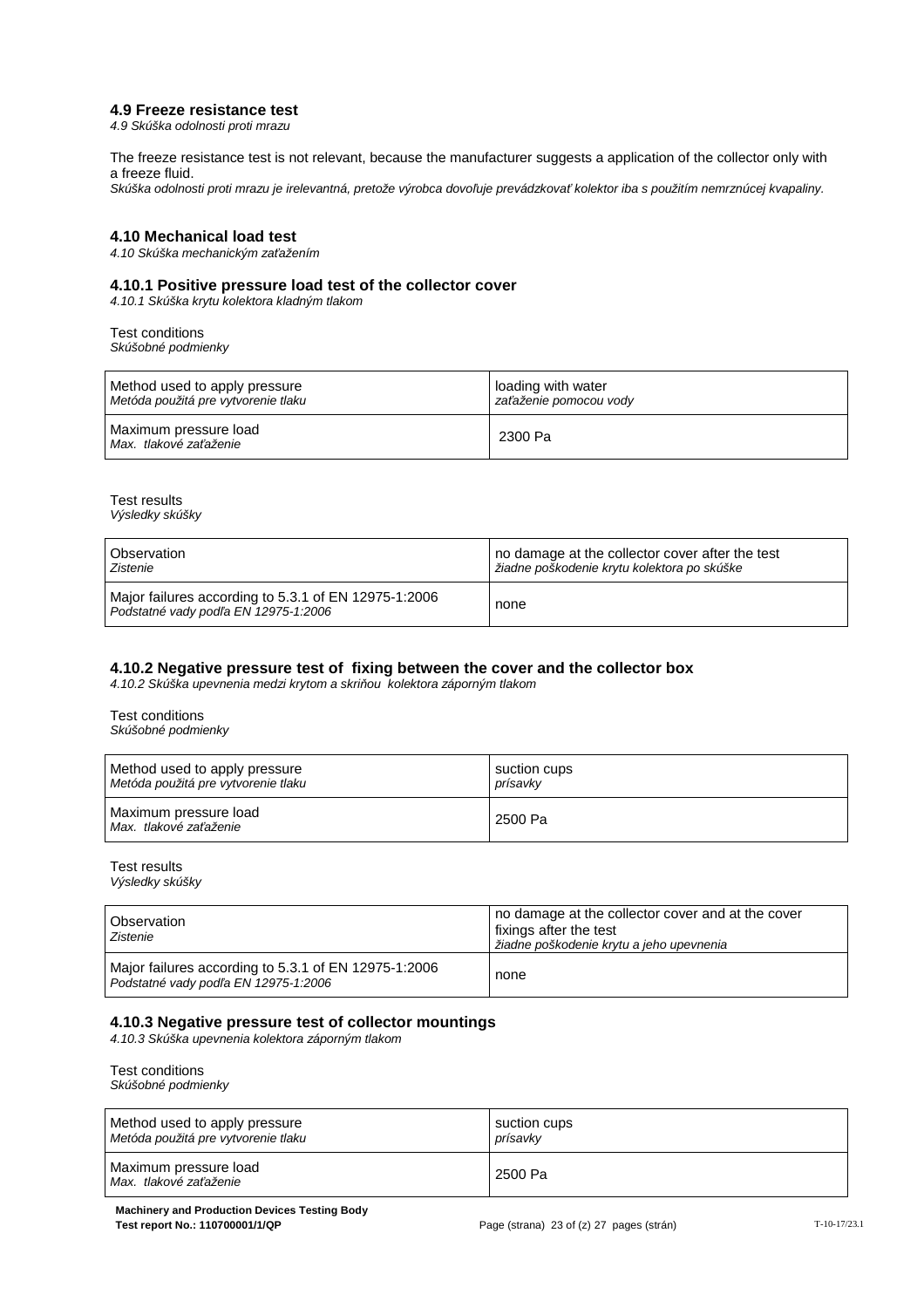Test results Výsledky skúšky

| Observation<br>Zistenie                                                                      | no damage at the collector mounting fixtures or fixing<br>points<br>žiadne poškodenie upevnenia kolektoru alebo upevňovacích<br>bodov |
|----------------------------------------------------------------------------------------------|---------------------------------------------------------------------------------------------------------------------------------------|
| Major failures according to 5.3.1 of EN 12975-1:2006<br>Podstatné vady podľa EN 12975-1:2006 | none                                                                                                                                  |

#### **4.11 Final inspection**

4.11 Kone*č*ná kontrola

Evaluation according to the following scale: Hodnotenie problémov v súlade s nasledujúcou stupnicou

2 – severe problem (*ť*ažký problém)

\* - inspection to establish the condition was not possible (kontrola nebola možná)

0 – no problem (žiadny problém)<br>1 – minor problem († 10. května 1. května 1. května 1. května 1. května 1. května 1. května 1. května 1. květn 1 – minor problem (menší problém)

|          | Test results |
|----------|--------------|
| Výsledky |              |

| Collector component                                          | Potential problem                                                                                                                          | Result     |
|--------------------------------------------------------------|--------------------------------------------------------------------------------------------------------------------------------------------|------------|
| Časť kolektoru                                               | Možný problém                                                                                                                              | Hodnotenie |
| Collector box/fasteners<br>Skriňa kolektoru/upevnenie        | Cracking/warping/corrosion/rain penetration<br>popraskanie/zbortenie/korózia/prienik ďažda                                                 | 0          |
| Collector mounting/structure<br>Montáž/konštrukcia           | Strenght/safety<br>Pevnosť/bezpečnosť                                                                                                      | 0          |
| Seals/gasket<br>Ucpávky/tesnenie                             | Cracking/adhesion/elasticity<br>Možný problém                                                                                              | 0          |
| Cover/reflector<br>Kryt/reflektor                            | Cracking/crazing/buckling/delamination/warp<br>ing/outgassing<br>popraskanie/vlasové<br>trhliny/vybúlenie/štiepenie/zbortenie/bublinatenie | 0          |
| Absorber coating<br>Povlak absorbéru                         | Cracking/crazing/blistering<br>popraskanie/vlasové trhliny/pluzgierovanie                                                                  | 0          |
| Absorber tubes and headers<br>Rúrky a zberné rúrky absorbéru | Deformation/corrosion/leakage/loss of<br>bonding<br>deformácie/korózia/netesnosť/porušenie spojov                                          | 0          |
| Absorber mountings<br>Upevnenie absorbéra                    | Deformation/corrosion<br>deformácie/korózia                                                                                                | 0          |
| Insulation<br>Izolácia                                       | Water retention/outgassing/degradation<br>zadržovanie vody/bublinatenie/degradácia                                                         | 0          |

#### **5. Remarks**

5. Záver

The present report has been performed according to EN 12975-2:2006. Main purpose for testing has been to fulfill all requirements for the SolarKeymark label and is valid for collector TS 500.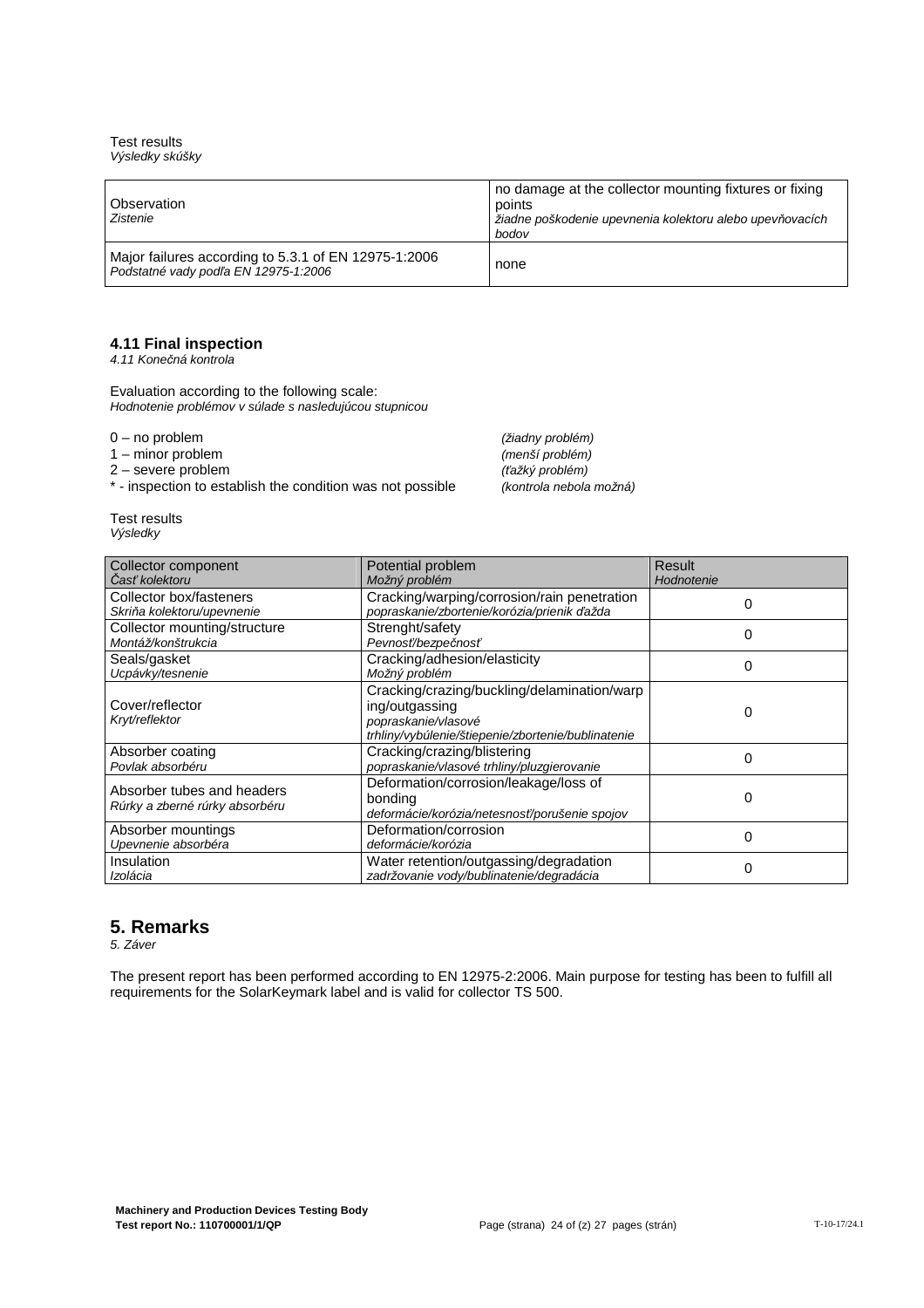#### **Annex 1: Table of the measured values for the collector efficiency**

Príloha 1: Tabu*ľ*ka nameraných hodnôt pre stanovenie ú*č*innosti kolektora

Reference area: aperture area Referen*č*ná plocha: plocha apertúry

| Measuring<br>point No. | G<br>[ $W/m2$ ] | $G_{d}/G$<br>E | m<br>[kg/min] | $t_{\text{in}}$<br>$\lbrack \mathbb{C} \rbrack$ | $t_{e}$<br>$\mathbb{C}^1$ | $t_e - t_{in}$<br>[K] | $t_{m}$<br>$\mathbb{C}^1$ | $t_{a}$<br>$\mathbb{C}$ ] | $t_m - t_a$<br>[K] | $T_m$<br>[ $m^2$ K/W] | $\eta_a$<br>$-1$ |
|------------------------|-----------------|----------------|---------------|-------------------------------------------------|---------------------------|-----------------------|---------------------------|---------------------------|--------------------|-----------------------|------------------|
| 1                      | 811             | 0,12           | 2,017         | 63,51                                           | 71,14                     | 7,630                 | 67,3250                   | 22,58                     | 44,7450            | 0,05517               | 0,5862           |
| $\overline{c}$         | 886             | 0,12           | 1,974         | 64,85                                           | 73,62                     | 8,770                 | 69,2350                   | 24,23                     | 45,0050            | 0,05080               | 0,6037           |
| 3                      | 891             | 0,12           | 1,982         | 64,88                                           | 73,71                     | 8,830                 | 69,2950                   | 24,62                     | 44,6750            | 0,05014               | 0,6069           |
| 4                      | 896             | 0,12           | 1,975         | 64,92                                           | 73,87                     | 8,950                 | 69,3950                   | 24,78                     | 44,6150            | 0,04979               | 0,6095           |
| 5                      | 898             | 0,12           | 1,973         | 64,95                                           | 74,03                     | 9,080                 | 69,4900                   | 25,32                     | 44,1700            | 0,04919               | 0,6164           |
| 6                      | 968             | 0,12           | 1,897         | 19,20                                           | 32,81                     | 13,610                | 26,0050                   | 29,13                     | $-3,1250$          | $-0,00323$            | 0,8221           |
| $\overline{7}$         | 964             | 0,12           | 1,893         | 19,24                                           | 32,81                     | 13,570                | 26,0250                   | 29,20                     | $-3,1750$          | $-0,00329$            | 0,8213           |
| 8                      | 966             | 0,12           | 1,898         | 19,26                                           | 32,84                     | 13,580                | 26,0500                   | 29,68                     | $-3,6300$          | $-0,00376$            | 0,8224           |
| 9                      | 967             | 0,12           | 1,895         | 19,29                                           | 32,89                     | 13,600                | 26,0900                   | 29,50                     | $-3,4100$          | $-0,00353$            | 0,8214           |
| 10                     | 946             | 0,12           | 1,929         | 42,93                                           | 54,60                     | 11,670                | 48,7650                   | 30,86                     | 17,9050            | 0,01893               | 0,7338           |
| 11                     | 944             | 0,12           | 1,928         | 43,01                                           | 54,65                     | 11,640                | 48,8300                   | 31,00                     | 17,8300            | 0,01889               | 0,7331           |
| 12                     | 948             | 0,12           | 1,927         | 43,03                                           | 54,85                     | 11,820                | 48,9400                   | 30,87                     | 18,0700            | 0,01906               | 0,7409           |
| 13                     | 958             | 0,12           | 1,929         | 43,02                                           | 54,85                     | 11,830                | 48,9350                   | 30,87                     | 18.0650            | 0,01886               | 0,7345           |
| 14                     | 902             | 0,12           | 1,976         | 79,50                                           | 87,78                     | 8,280                 | 83,6400                   | 31,34                     | 52,3000            | 0,05798               | 0,5618           |
| 15                     | 876             | 0,12           | 1,968         | 79,47                                           | 87,50                     | 8,030                 | 83,4850                   | 31,92                     | 51,5650            | 0,05886               | 0,5587           |
| 16                     | 841             | 0,12           | 1,968         | 74,47                                           | 82,50                     | 8,030                 | 78,4850                   | 31,92                     | 46,5650            | 0,05537               | 0,5819           |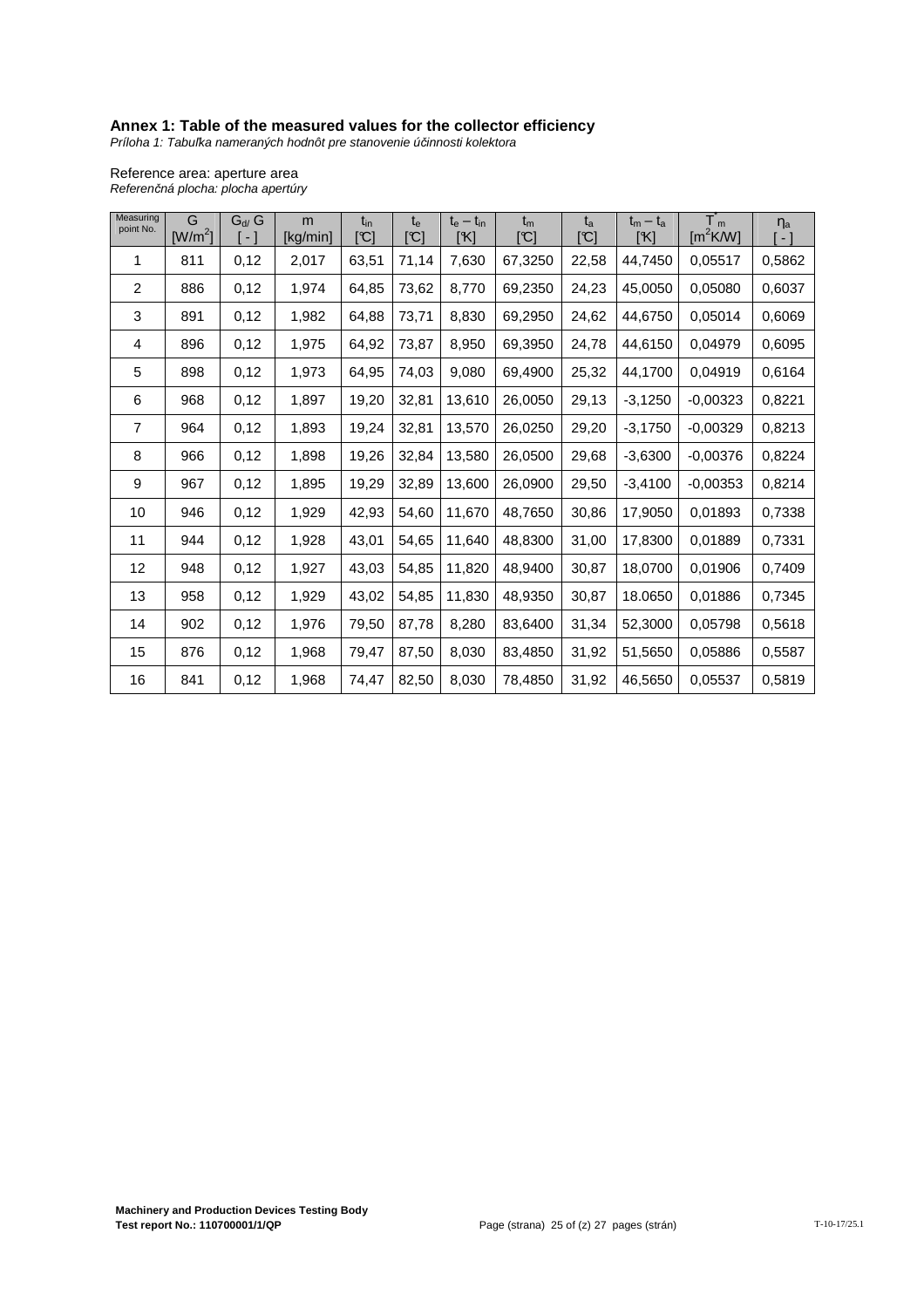# **Annex 2: Normalized efficiency curve scaled to 800 W/m<sup>2</sup> based on aperture area**

Príloha 2: Krivka účinnosti normalizované pre 800W/m<sup>2</sup> vztiahnutá na plochu apertúry

 $A_a = 2,26$  m<sup>2</sup>